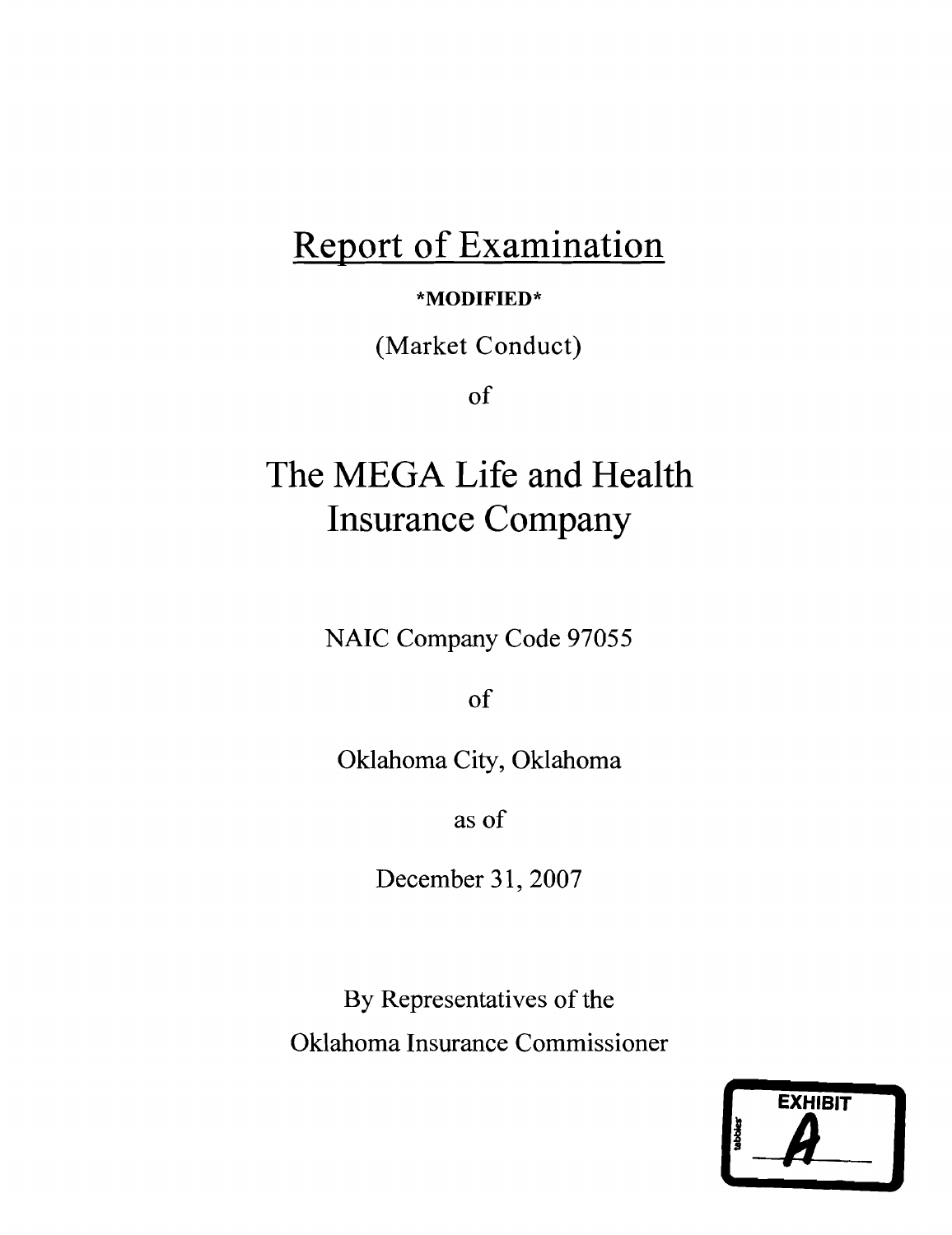## **TABLE OF CONTENTS**

|                                                         |                          | 12                                                      |
|---------------------------------------------------------|--------------------------|---------------------------------------------------------|
|                                                         |                          |                                                         |
|                                                         |                          |                                                         |
|                                                         |                          |                                                         |
| Oklahoma Insurance Department<br><b>NAIC</b> Accredited | Page $i \longrightarrow$ | MEGA Life and Health IC<br>Market Conduct Exam 12/31/07 |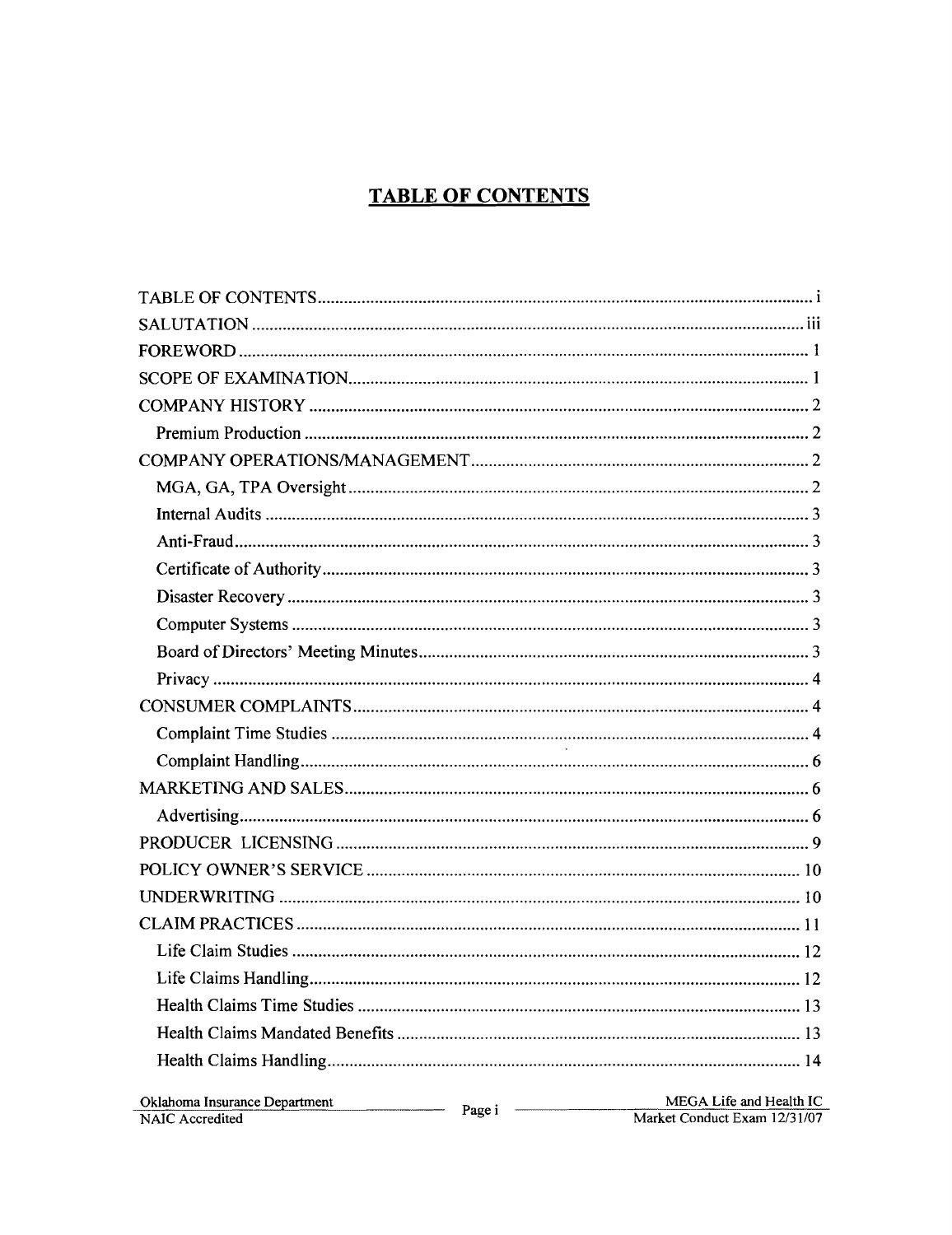$\sim 10^{-1}$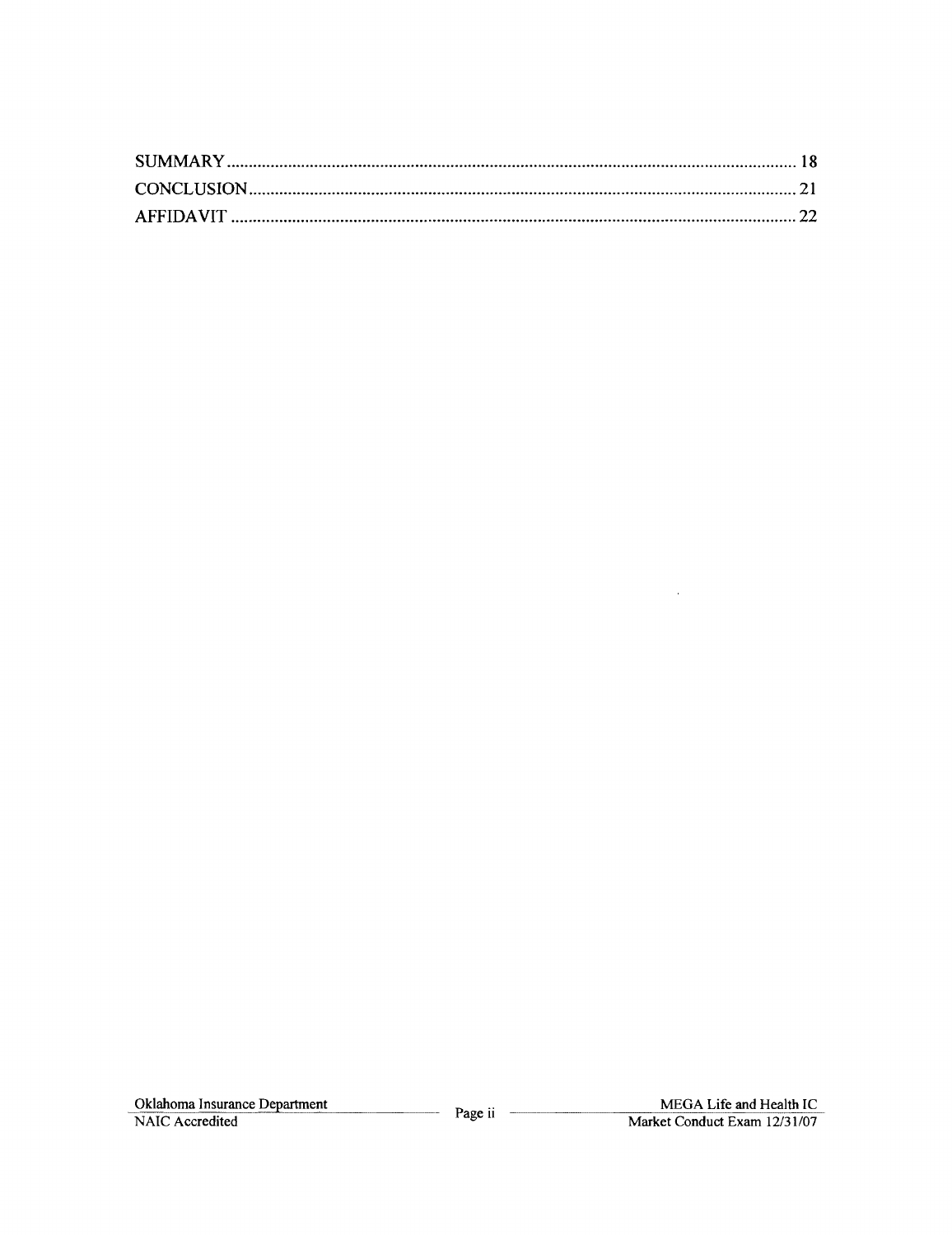## **SALUTATION**

North Richland Hills, Texas March 25, 2009

Honorable Kim Holland Insurance Commissioner State of Oklahoma 2401 NW 23<sup>rd</sup> Street, Suite 28 Oklahoma City, Oklahoma 73107

Commissioner Holland:

Pursuant to your instructions and in compliance with the provisions of Title 36 of the Oklahoma Statutes, rules, regulations and procedures of the Oklahoma Insurance Department, and the procedures established by the National Association of Insurance Commissioners, an examination of the market conduct activities has been conducted of:

> The Mega Life and Health Insurance Company of Oklahoma City, Oklahoma

at their administrative office located at

9151 Boulevard 26 North Richland Hills, Texas 76180-5605

The report thereon, as of December 31, 2007 is herein respectfully submitted.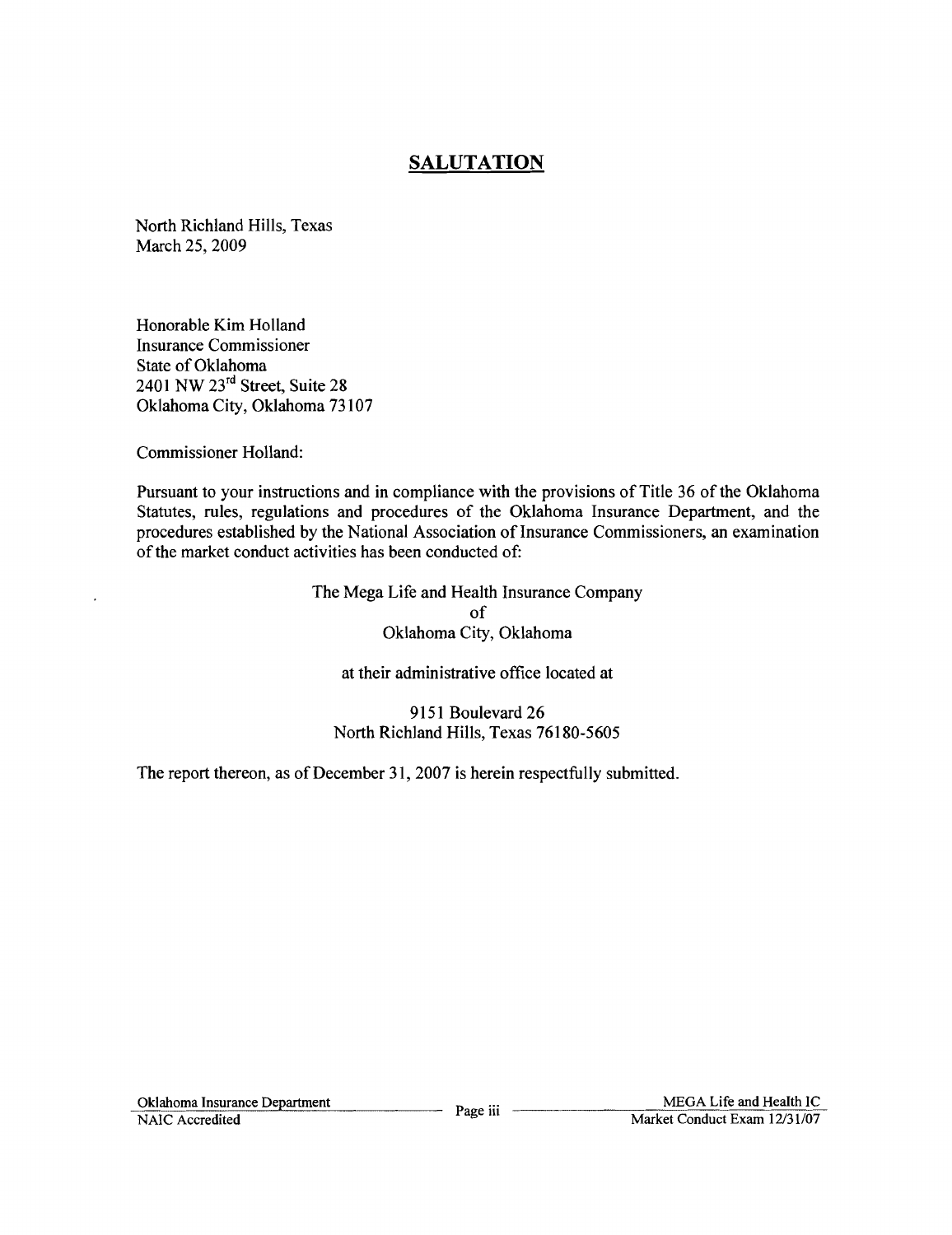## **FOREWORD**

This examination report reflects the Oklahoma insurance activities of The MEGA Life and Health Insurance Company, hereinafter referred to as the "Company". The examination is, in general, a report by test, wherein each test applied during the examination is stated and the results are reported, whether favorable or unfavorable. The Commissioner of Insurance of the State of Oklahoma is hereinafter referred to as the "Commissioner" and the Insurance Department of the State of Oklahoma is hereinafter referred to as the "Department" or the "010."

## **SCOPE OF EXAMINATION**

The examination of the Company was conducted pursuant, but not limited to, Title 36 §§ 309.1 -309.7, 1203 - 1220, 1250.1 - 1250.16, 1435.2 - 1435.38, 4030.1, 4112 and 6901 - 6951 of the Oklahoma Insurance Code and Oklahoma Administrative Code § 365:40-1-1 through 365:40-5 130. In reviewing material for this report, the examiner relied primarily on records and information maintained by the Company.

The purpose of this examination was to determine compliance by the Company with Oklahoma Insurance Laws and Regulations, and to determine if the Company's operations were consistent with the public interest. The examination included, but was not limited to, the following areas of the Company's operations:

- A. Company Operations/Management;
- B. Complaint Handling;
- C. Producer Licensing;
- D. Marketing and Sales;
- E. Underwriting;
- F. Policyholder Service and
- G. Claim Practices.

In cases where samples were selected and file sizes warrant, error ratios are projected to indicate a maximum high or low at a 95% level of confidence. Some files may contain multiple errors, which are indicated by category, but are counted only once in determining the error ratio.

The examination period was from January 1, 2005 through December 31, 2007. The examination took place in the Company's North Richland Hills administrative office.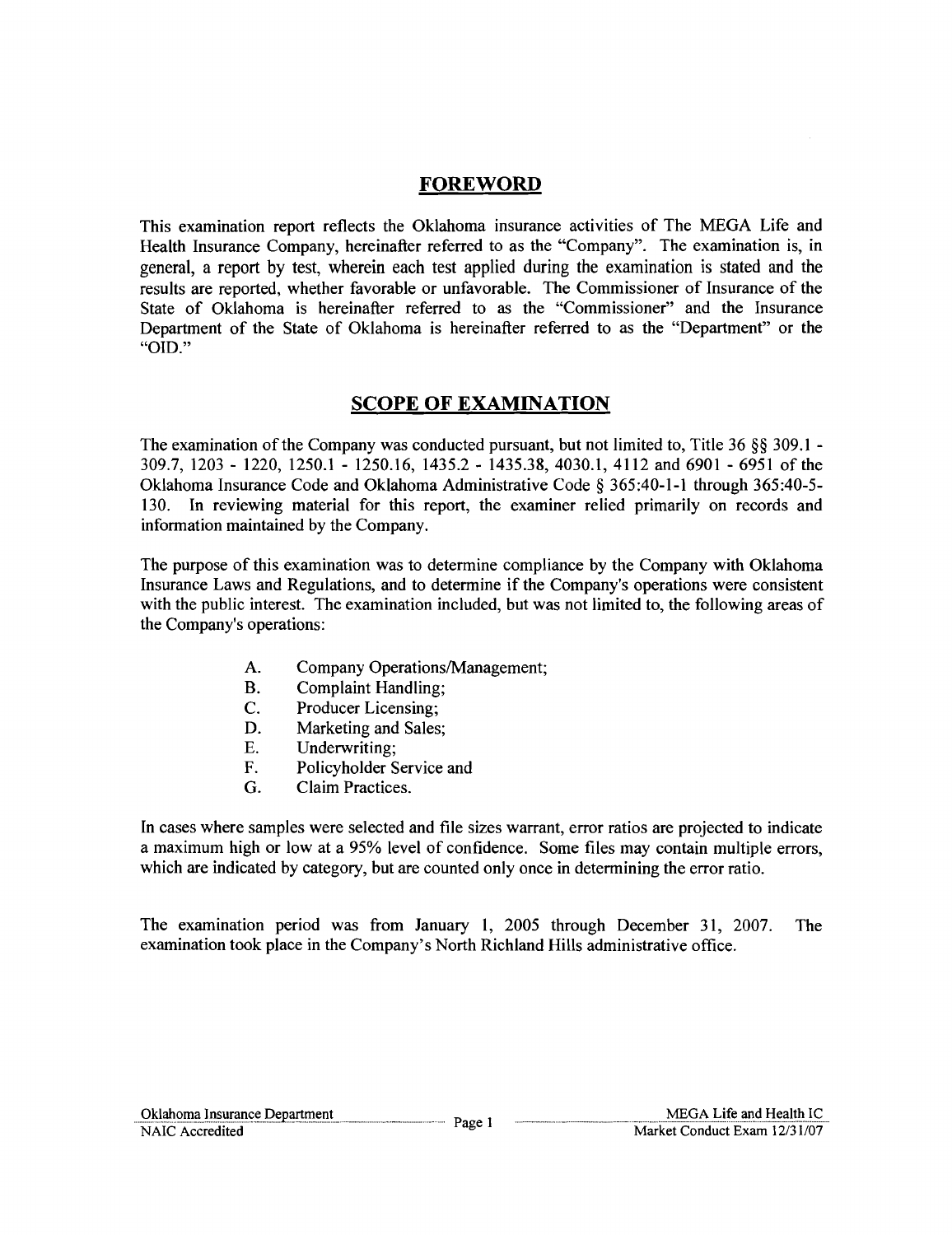## **COMPANY HISTORY**

The Company was originally incorporated in Florida on November 5, 1981 and commenced writing business on June 15, 1982 as ETATS Corporation. The name changed to Orange State Life and Health Insurance Company later in 1982. United Insurance Companies, Inc., a Delaware holding company, purchased the company in 1988. The name changed to U.S. Guardian Health Insurance Company in 1989. In 1990, the Company was re-domesticated to Oklahoma and the name was changed to The MEGA Life and Health Insurance Company.

On March 29,2006 UICI, the prior parent of MEGA, completed the merger agreement providing for the acquisition of the Company by affiliates of a group of private equity investors, including The Blackstone Group, Goldman Sachs Capital Partners and DLJ Merchant Banking Partners. On April 14, 2006, UICI announced that it has changed its corporate identity to HealthMarkets, Inc.

The Company is authorized to transact business in the District of Columbia and all states except New York.

## **Premium Production**

Company premium production for Oklahoma compared to the total company for the examination period is shown below:

|               | 2005          |            | 2006          |            | 2007          |                |
|---------------|---------------|------------|---------------|------------|---------------|----------------|
|               | Health        | Life &     | Health        | Life $\&$  |               | Life $\&$      |
|               |               | Annuity    |               | Annuity    |               | <b>Annuity</b> |
| Oklahoma      | 26,032,748    | 1.771.651  | 26,276,761    | 1.746.903  | 22.095.091    | 636,063        |
| Total company | 1,324,296,907 | 19,998,693 | 1,291,213,671 | 19,187,652 | 1,048,677,619 | 18,034,512     |

## **COMPANY OPERATIONSIMANAGEMENT**

## MGA, GA, **TP**A Oversight

The Company has not used any Managing General Agent, General Agent or Third Party Administrator to process Oklahoma business during the examination period other than Caremark, who provides management of the prescription benefit and EyeMed who provides service on the vision care program. A sampling of the vision care claims were reviewed as part of the examination. Life Assurance Company, Inc. administers a small portion of the credit insurance policies written by the Company. These were reviewed within the sampling of credit claims.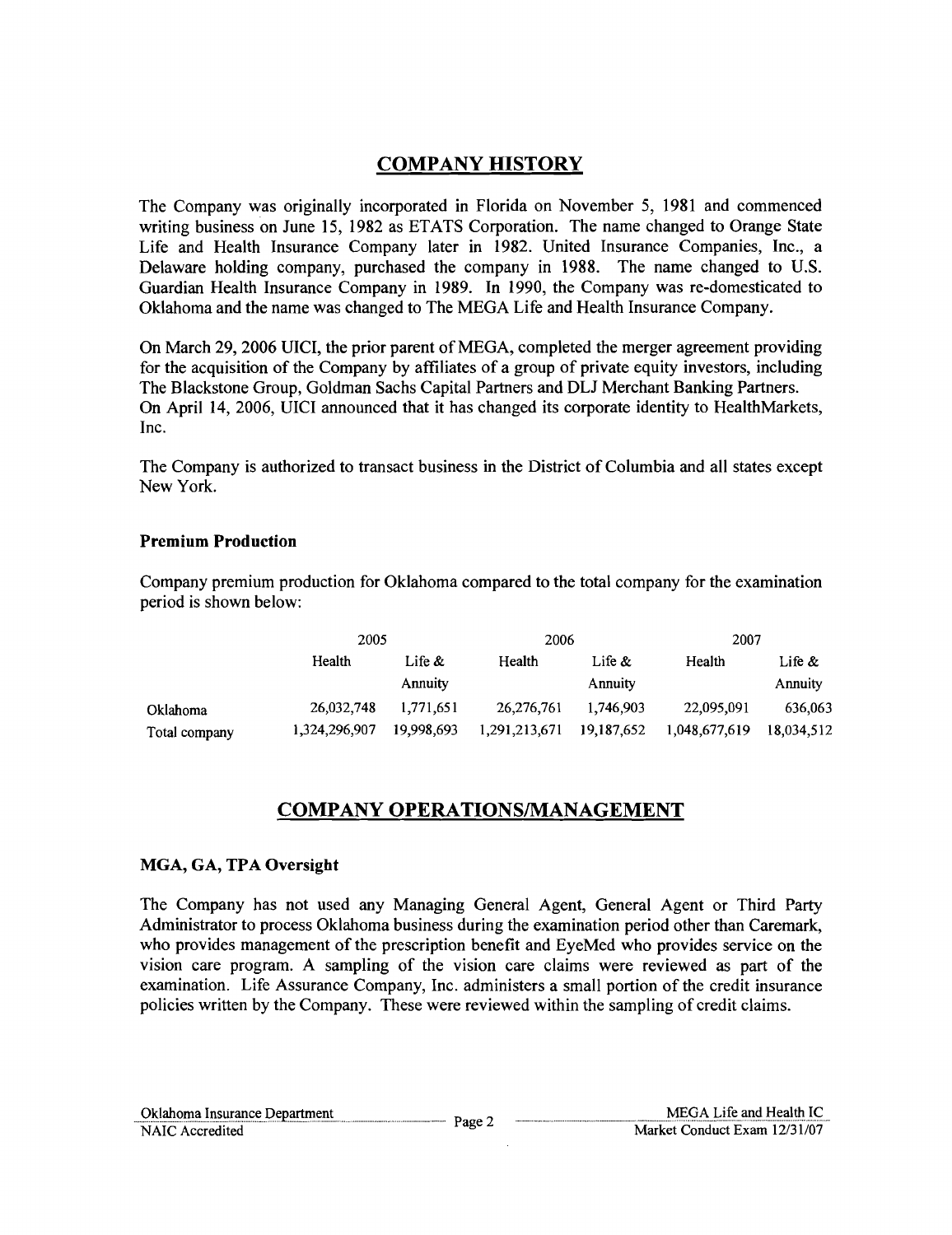## Internal Audits

The Company provided a list of internal audits performed on various areas of operation within the organization. Summaries of those reports indicated the findings and recommended management action required to correct deficiencies. Follow-ups were scheduled to make sure corrections were accomplished. A team of ten (10) trained claim auditors regularly select files for review under a written procedure known to examiners as well as the auditors. Detailed and summary reports are made available to claims management.

## Anti-Fraud

The Company's Anti-Fraud training procedures and materials were reviewed. The Company's Special Investigations Unit (SIU) works closely with the various states to monitor and report suspected fraud. Materials include information on identifying possible fraud on the part of providers, insureds, employees and agents. Investigative methods are documented in some detail.

## Certificate of Authority

A copy of the Company's current Certificate of Authority issued by the State of Oklahoma Insurance Commissioner was reviewed and found to be in conformity with the Company's operations.

#### Disaster Recovery

The corporate Business Continuity Program (BCP) provides a detailed overview of the various procedures developed to assure a rapid and successful return to essential business activities when interrupted by any of several reasons. The BCP provides both corporate and detailed operational level plans necessary to resume operations. Testing and trials are done at regular intervals. Updates are at least annual. The Oklahoma City location has its own detailed plan.

#### Computer Systems

The Corporate (North Richland Hills) and the Oklahoma City locations each have a similar role based access protocol which is reviewed and modified as required. System back-ups, an important part of the recovery plan, play an extensive part in data security as well.

#### Board of Directors' Meeting Minutes

The Board of Directors' meeting minutes for the examination period were reviewed without adverse findings.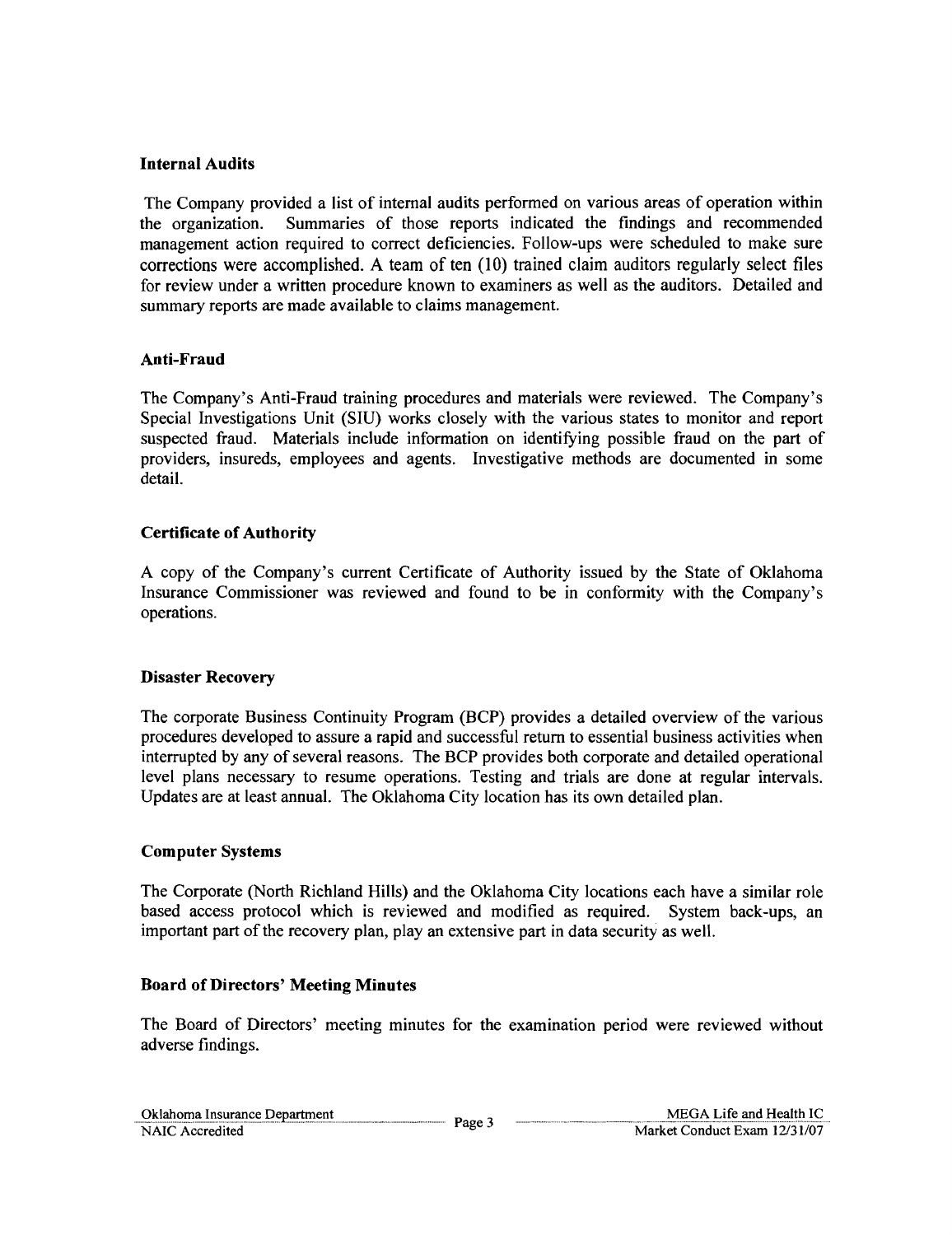#### Privacy

Copies of the Company's privacy practices and notices were reviewed without comment.

## CONSUMER COMPLAINTS

The Company was requested to provide a listing of all the Oklahoma complaint files for the period January 1, 2005 through December 31, 2007. All 142 files on the complaint register were selected for review. Seventy-four (74) complaints were from the Department and sixty-eight (68) complaints were filed directly by the claimant. There were fifteen (15) errors, for an error ratio of 10.6%. All of the errors were in the Time Studies section of the review.

#### Complaint Time Studies

For these studies, inquiry response times are measured in terms of calendar days to comply with Section 1250.4 of Title 36 of the Oklahoma Statutes. Twenty (20) calendar days are allowed for a response to an inquiry from the Commissioner. Correspondence from a claimant requires a response within thirty (30) calendar days.

A review of the complaint files indicated that fifteen (15) inquiries were not responded to within the time allowed by the above statute. The files are listed below showing the Company assigned complaint numbers and the number of service days to respond. Three (3) of the errors were on inquiries from the Department and twelve (12) were on direct complaints from the claimant.

|                               | <b>COMPLAINT</b><br>NO.      | <b>COMPLAINT</b><br><b>TYPE</b> | DATE<br><b>RECEIVED</b> | <b>DATE</b><br><b>CLOSED</b> | <b>DAYS</b><br><b>OPEN</b> |
|-------------------------------|------------------------------|---------------------------------|-------------------------|------------------------------|----------------------------|
|                               | CM0764510                    | <b>OID</b>                      | 02/26/07                | 04/06/07                     | 39                         |
|                               | CM0766952                    | OID                             | 04/24/07                | 05/25/07                     | 31                         |
|                               | CM0781625                    | OID                             | 10/05/07                | 10/31/07                     | 26                         |
|                               | CM0766547                    | Attorney                        | 04/18/07                | 10/19/07                     | 184                        |
|                               | CM0774508                    | Attorney                        | 08/03/07                | 10/31/07                     | 89                         |
|                               | CM0776531                    | Attorney                        | 08/14/07                | 09/21/07                     | 38                         |
|                               | CM0777996                    | Attorney                        | 08/30/07                | 11/08/07                     | 69                         |
|                               | CM0763331                    | Consumer                        | 01/22/07                | 03/28/07                     | 65                         |
|                               | CM0763378                    | Consumer                        | 01/22/07                | 03/12/07                     | 49                         |
|                               | CM0764285                    | Consumer                        | 02/20/07                | 03/28/07                     | 36                         |
|                               | CM0768324                    | Consumer                        | 06/11/07                | 07/26/07                     | 45                         |
|                               | CM0769724                    | Consumer                        | 06/25/07                | 08/10/07                     | 46                         |
|                               | CM0782955                    | Consumer                        | 09/28/07                | *                            | 94                         |
|                               | CM0786401                    | Consumer                        | 11/19/07                | *                            | 42                         |
|                               | CM0786532                    | Consumer                        | 11/20/07                | $\mathbf{r}$                 | 44                         |
|                               | * file open as of $12/31/07$ |                                 |                         |                              |                            |
| Oklahoma Insurance Department |                              |                                 |                         |                              | <b>MEGA</b>                |
| NAIC Accredited               |                              |                                 | Page 4                  |                              | Market Con                 |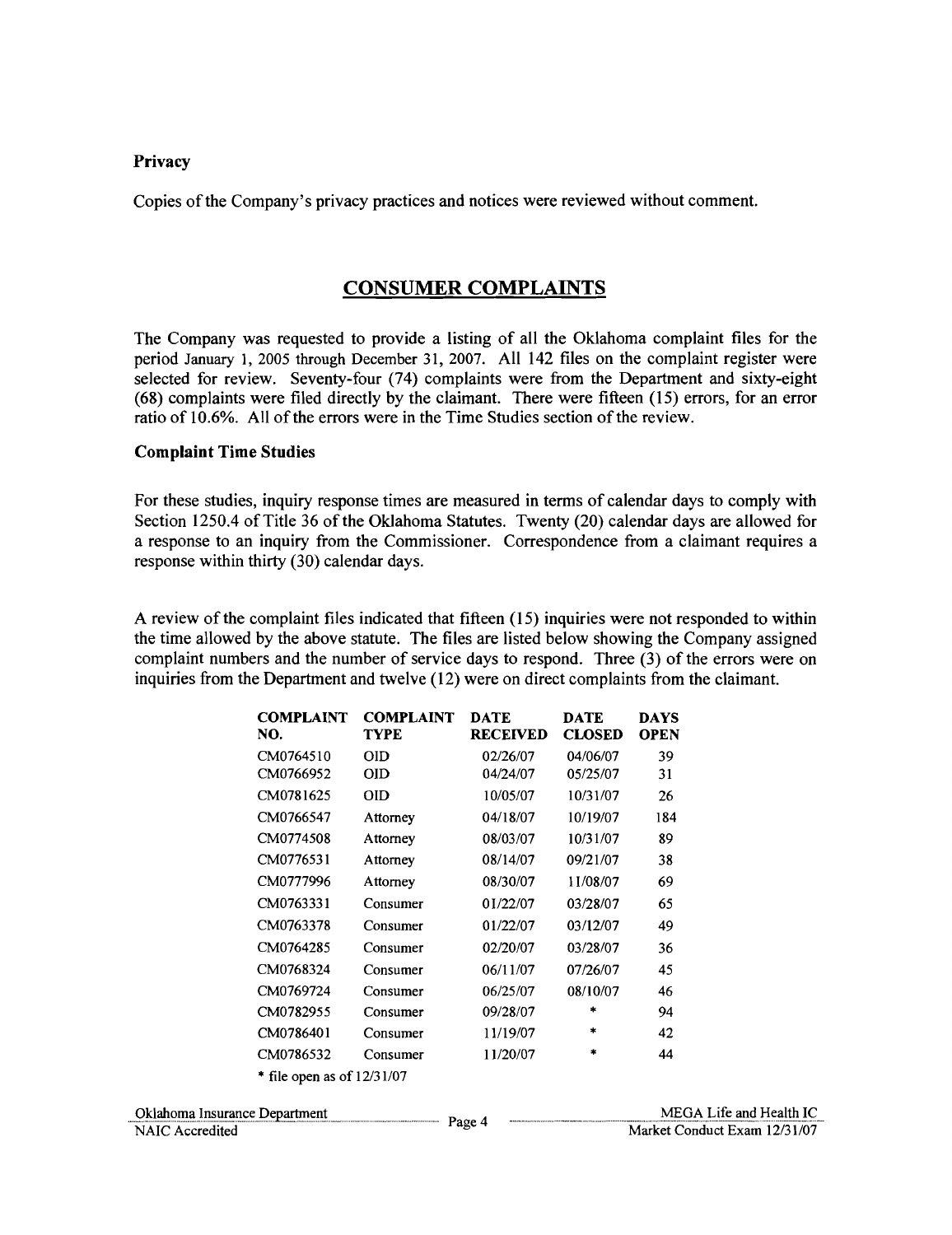The Company has established complaint handling guidelines to bring response times into compliance.

No other discrepancies were noted in this section of the examination.

## OlD COMPLAINTS SUMMARY

- 1. Total population 74
- 2. 19 complaints resulted in additional payments
- 3. 3 cases open for more than 20 days

| <b>REASON</b>                      | <b>NUMBER</b> |
|------------------------------------|---------------|
| Alleged misrepresentation by agent | 12            |
| Benefit dispute                    | 10            |
| <b>Billing</b>                     | 0             |
| Cancellation                       | 2             |
| Claim denial                       | 17            |
| Claim handling                     |               |
| Claim delays                       | 9             |
| Customer service                   | 6             |
| Underwriting                       | 4             |
| Rate increase                      | 2             |
| Premium refund                     | 4             |
| ther)                              |               |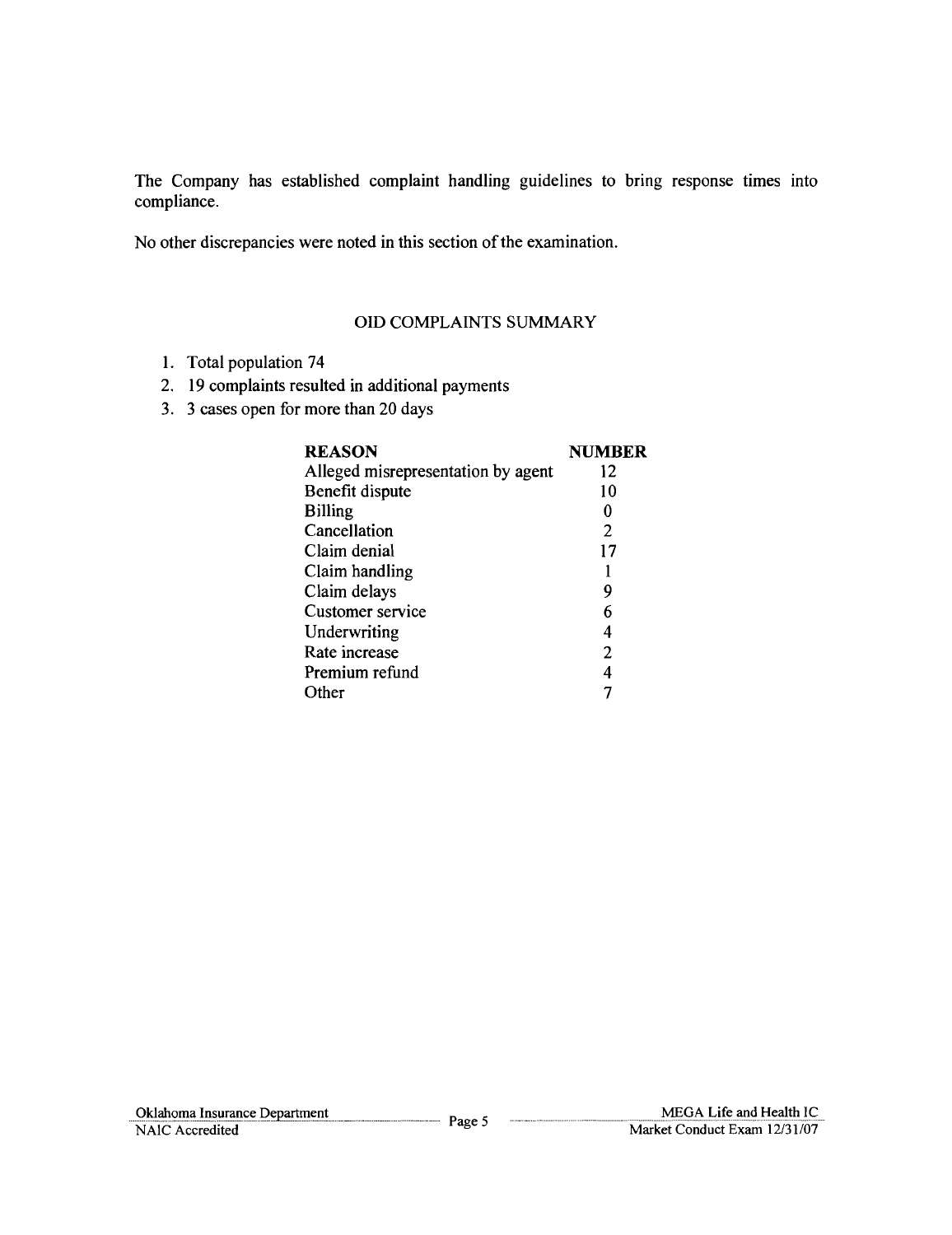## DIRECT COMPLAINTS SUMMARY

- 1. Total population 68
- 2. 19 complaints resulted in additional payments
- 3. 12 cases were open more than 30 days

## NUMBER OF COMPLAINTS BY REASON

| <b>REASON</b>                      | <b>NUMBER</b> |
|------------------------------------|---------------|
| Alleged misrepresentation by agent | 13            |
| Benefit dispute                    | 15            |
| Cancellation                       | 3             |
| Claim denial                       | 15            |
| Claim handling                     | 6             |
| Fraud/Forgery                      | 3             |
| Underwriting                       | 3             |
| Rate increase                      | 4             |
| Premium refund                     | 3             |
| Other                              | ٦             |

No other discrepancies were noted in this section of the examination.

## Complaint Handling

No discrepancies were noted in this section of the examination.

## MARKETING AND SALES

The Company provided copies of files on policies, brochures, applications and producer training material on policies offered for sale in Oklahoma during the examination period. A selection of the material was reviewed including the Company web site as it related to consumer products.

## Advertising

Advertising items submitted by the Company were reviewed for compliance with Oklahoma regulations regarding advertising.

Of the thirty-four (34) items submitted for review, fourteen (14) errors were noted for an error ratio of 41%. The errors are detailed below.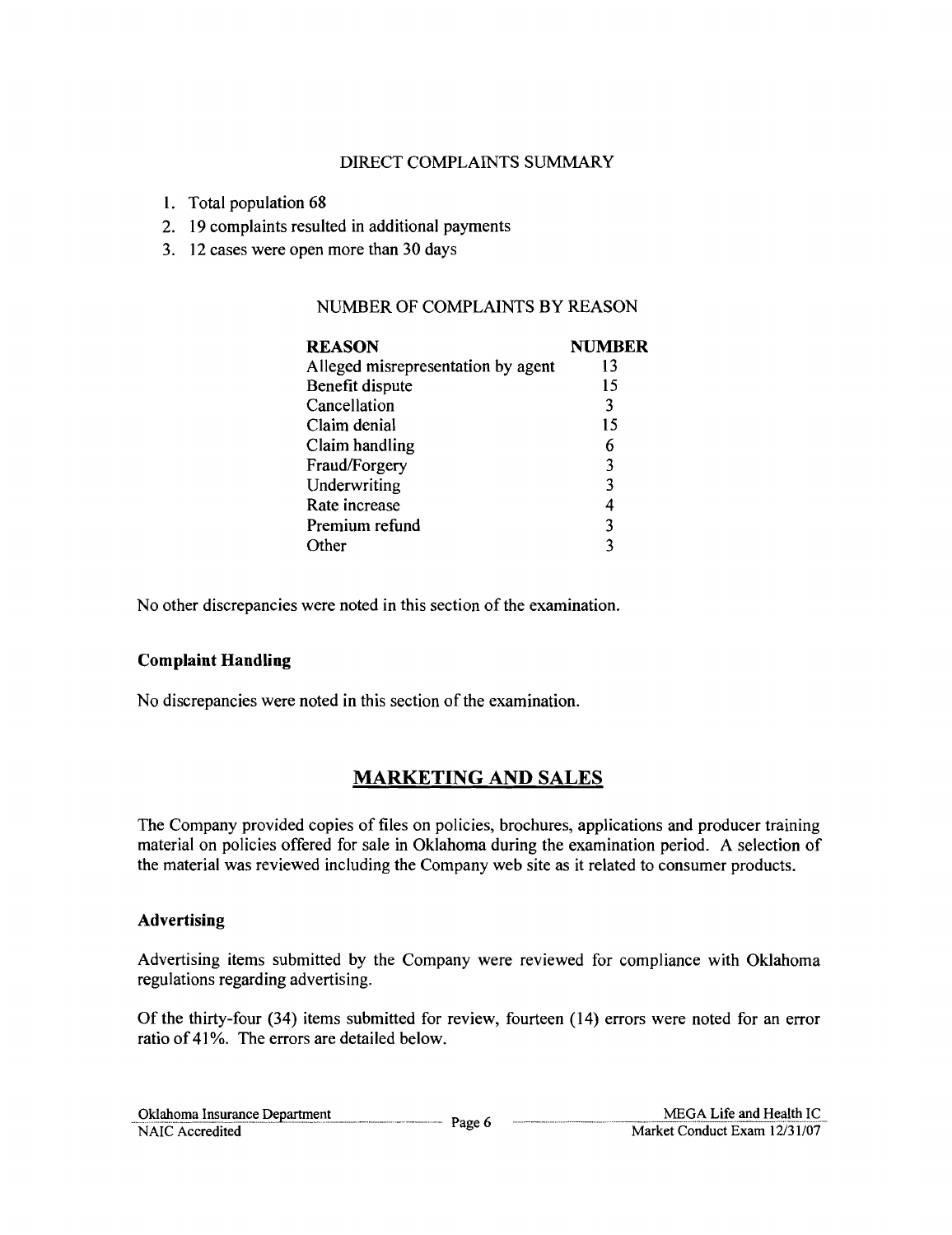- Point of Sale brochures state, in a section titled "The Mega Difference," that the products offer "24 hour coverage on or off the job\*" in ten (10) point type with a six (6) point type footnote that stipulates (\*If not covered under a Worker's Comp or similar plan).

## Oklahoma regulation 365: 10-3-4, states:

"All information required to be disclosed by this Part shall be set out conspicuously and in close conjunction with the statements to which such information relates or under appropriate captions of such prominence that it shall not be minimized, rendered obscure or presented in an ambiguous fashion or intermingled with the context of the advertisement so as to be confusing or misleading"

## Oklahoma regulation 365: 10-3-5(a) states:

"The format and content of an advertisement of an accident, disability or sickness insurance policy shall be sufficiently complete and clear to avoid deception or the capacity or tendency to mislead or deceive".

## Oklahoma regulation 365:1O-3-6(C) states:

"An advertisement shall not contain descriptions of a policy limitation, exception or reduction, worded in a positive manner to imply that it is a benefit.... Words and phrases used in an advertisement to describe such policy limitations, exclusions and reductions shall fairly and accurately describe the negative features of such limitations, exceptions and reductions of the policy offered".

The Company disagreed that this represented a violation. In deference to the examiners' concerns, the Company agreed to change the brochures upon reprint to bring the footnote into the body of the text, as shown below:

Coverage on or off the job *Unless covered by Worker's Compensation or similar plan.* 

The examiners do not necessarily agree this change will satisfy the requirements of Oklahoma regulation 365: 10-3-6(C).

 $\rightarrow$  Oklahoma regulation 365:10-3-5 states:

(a) The format and content of an advertisement of an accident, disability or sickness insurance policy shall be sufficiently complete and clear to avoid deception or the capacity or tendency to mislead or deceive. Whether an advertisement has a capacity or tendency to mislead or deceive shall be determined by the State Insurance Commissioner from the overall impression that the advertisement may be reasonably expected to creates upon the person of average education or intelligence, within the segment of the public to which it is directed.

(b) Advertisements shall be truthful and not misleading in fact or in implication. Words or phrases, the meaning of which are clear only by implication or by familiarity with insurance terminology, shall not be used.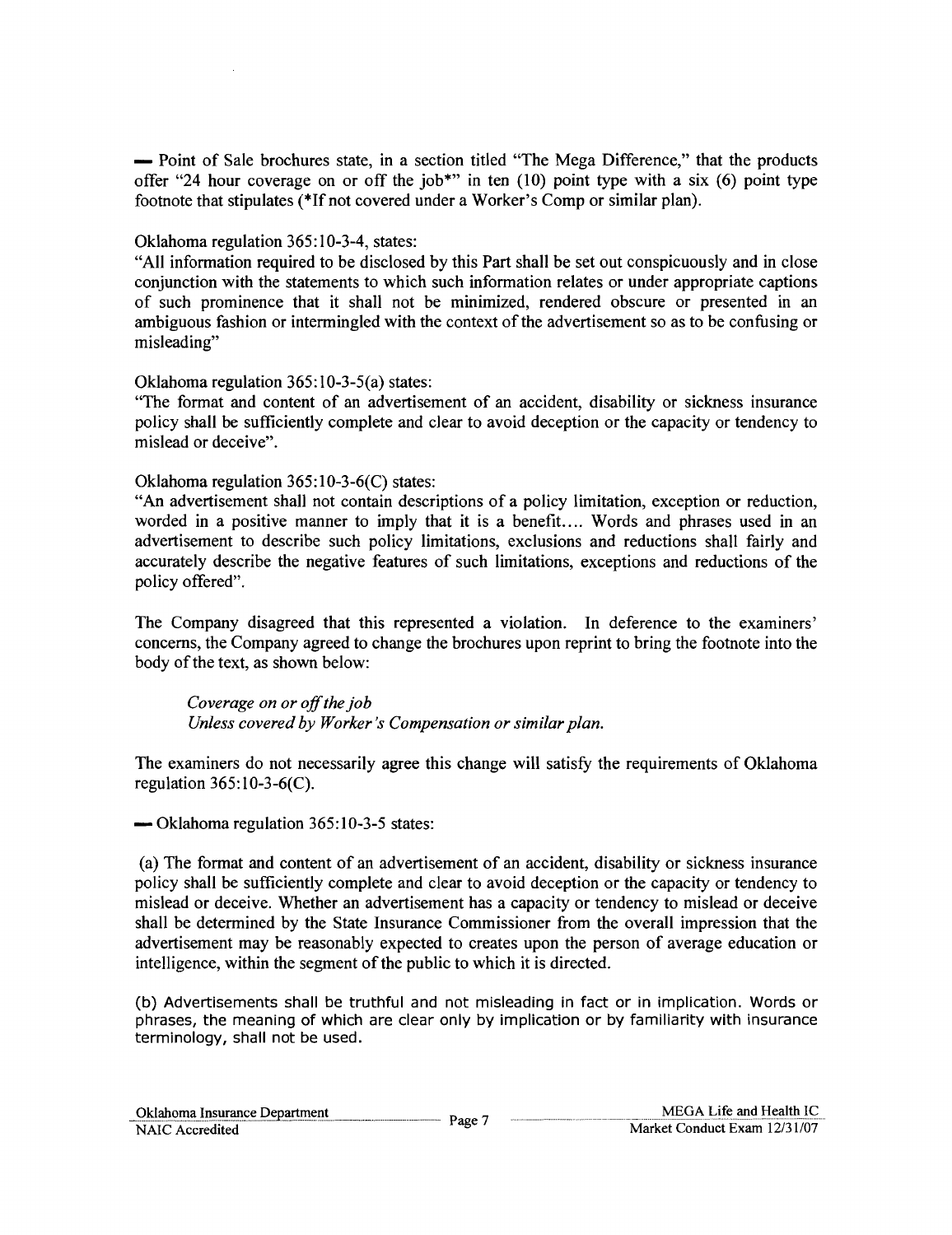Brochure *MJCCP/CCP+OK 2/08,* on the inside front cover, contains statements purportedly made by some unnamed Association regarding its commitment to making quality insurance coverage available to the prospective applicant. Also alleged is the Association's requirement that the insurance carrier provide:

- Ouality Insurance Options
- Top-Notch Customer Service

The above statements are in violation of the above referenced regulation.

The Company agreed the statements would be difficult to support and document. The company will be revising the page and replace the sentences with:

- Flexible Insurance Options
- A Portfolio of Health and Ancillary Insurance Products

 $\sim$  Oklahoma regulation 365:10-3-5 states:

(a) The form and content of an advertisement of an accident, disability or sickness insurance policy shall be sufficiently complete and clear to avoid deception or the capacity or tendency to mislead or deceive. Whether an advertisement has a capacity or tendency to mislead or deceive shall be determined by the State Insurance Commissioner from the overall impression that the advertisement may reasonably be expected to create upon the person of average education or intelligence, within the segment of the public to which it is directed.

(b) Advertisements shall be truthful and not misleading in fact or implication. Words or phrases, the meaning of which are clear only by implication or by familiarity with insurance terminology, shall not be used.

In a presentation script M/000515 the Agent is told to say "I am familiar with many different plans" and later to say "their (the NASE association) goal is to even the playing field between large companies and small businesses." The first statement assumes extensive insurance experience before becoming a MEGA agent. The second statement would imply lower premium cost and (underwriting) advantages that do not exist. Both of these statements would have the tendency to mislead or deceive.

The company agreed that the statements were unclear and the scripts were currently being reviewed and revised to remove the statements. Further, the agents' access to these scripts would be removed until after revision.

No other discrepancies were noted in this section of the examination.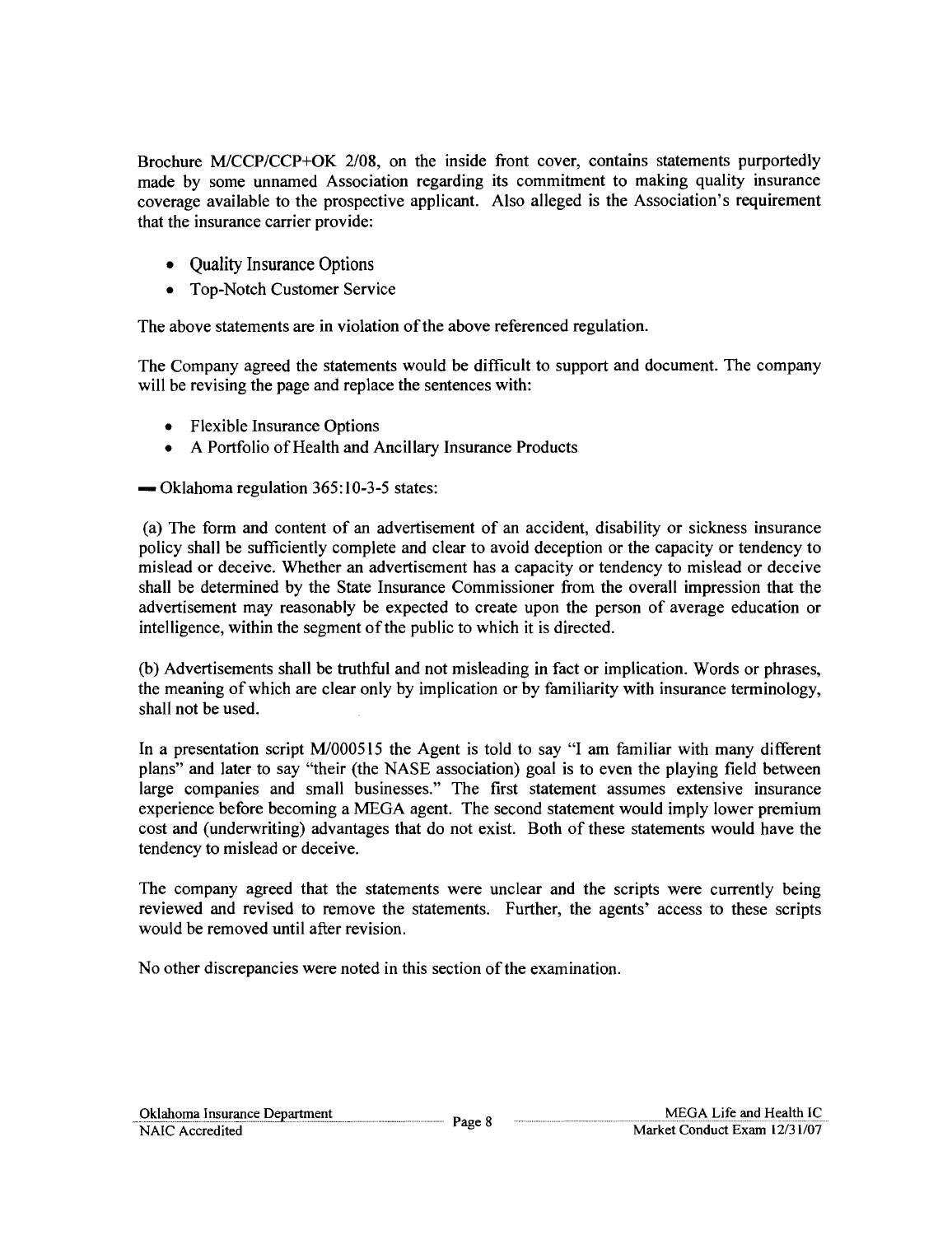## **PRODUCER LICENSING**

Producer licensing and appointment records were reviewed for compliance with Oklahoma Statutes and Administrative Code.

From a listing of 780 producers active with the Company during the examination period, twentynine (29) terminated producers' files were randomly selected for review. Twenty-five (25) errors were found for an error ratio of 86.2%. All of the errors were related to Section 1435.16 of Title 36 of the Oklahoma Statutes which states:

A. An insurer or authorized representative of the insurer that terminates the appointment, employment, contract or other insurance business relationship with a producer shall notify the Insurance Commissioner within thirty (30) days following the effective date of the termination, using a format prescribed by the Insurance Commissioner, if the reason for termination is one of the reasons set forth in Section 13 of this act or the insurer has knowledge the producer was found by a court, government body, or self-regulatory organization authorized by law to have engaged in any of the activities in Section 13 of this act. Upon the written request of the Insurance Commissioner, the insurer shall provide additional information, documents, records or other data pertaining to the termination or activity of the producer.

B. An insurer or authorized representative of the insurer that terminates the appointment, employment, or contract with a producer for any reason not set forth in Section 13 of this act, shall notify the Insurance Commissioner within thirty (30) days following the effective date of the termination, using a format prescribed by the Insurance Commissioner. Upon written request of the Insurance Commissioner, the insurer shall provide additional information, documents, records or other data pertaining to the termination.

C. The insurer or the authorized representative of the insurer shall promptly notify the Insurance Commissioner in a format acceptable to the Insurance Commissioner if, upon further review or investigation, the insurer discovers additional information that would have been reportable to the Insurance Commissioner in accordance with subsection A of this section had the insurer then known of its existence.

D. 1. Within fifteen (15) days after making the notification required by subsections A, Band C of this section, the insurer shall mail a copy of the notification to the producer at the producer's last-known address. If the producer is terminated for cause for any of the reasons listed in Section 13 of this act, the insurer shall provide a copy of the notification to the producer at the producer's last-known address by certified mail, return receipt requested, postage prepaid or by overnight delivery using a nationally recognized carrier.

While some of the errors related to missing documents, the primary error was lack of providing the producer with a copy of the information regarding the termination of appointment as required by the above code section. The Company agreed that only minor adjustments to their procedures and letter content would bring them into compliance.

No other discrepancies were noted in this section of the examination.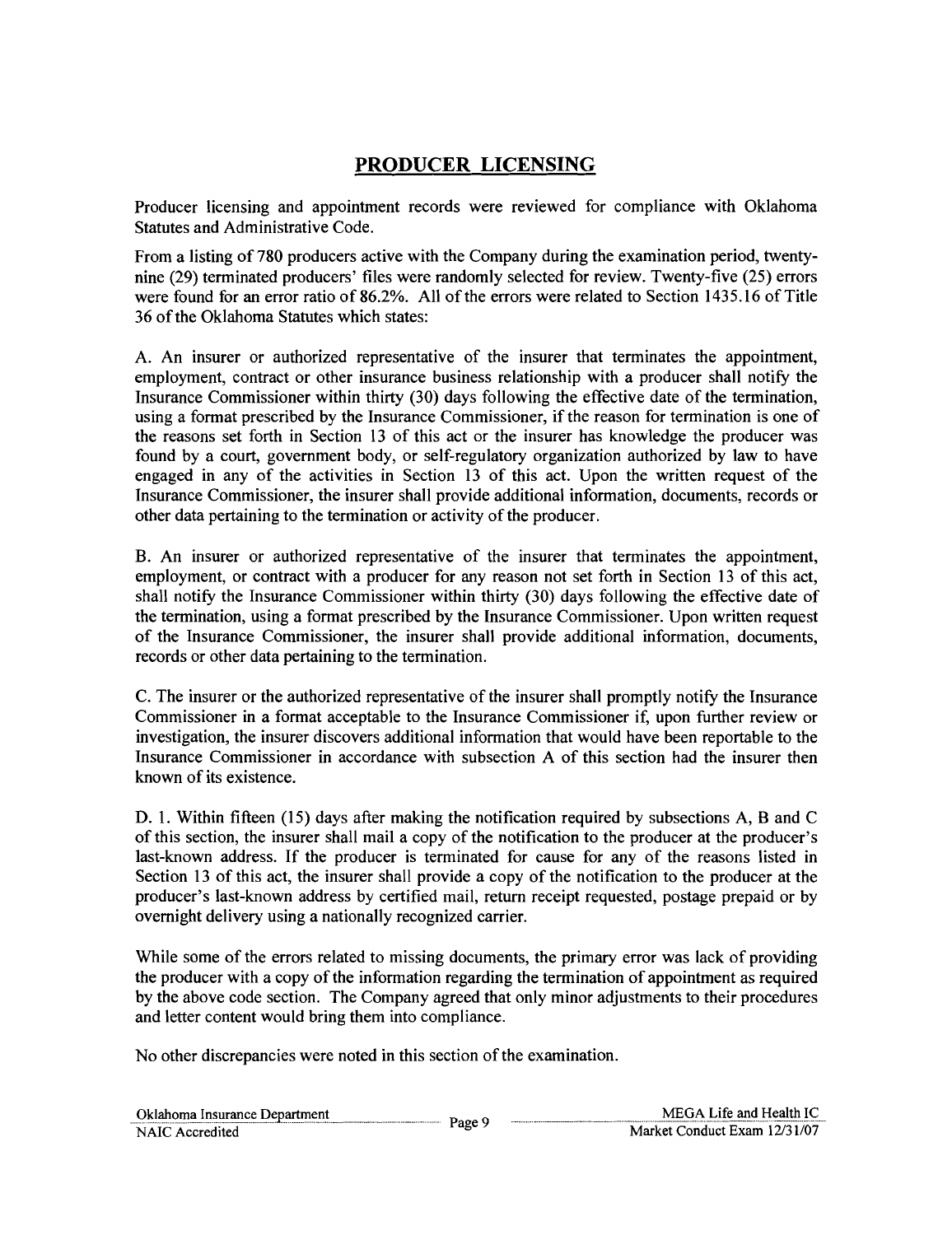## **POLICY** OWNER'S SERVICE

Policy owners' service files were examined for timeliness and adequacy of action and response to service requests. A sampling of non-forfeiture transactions and notifications were reviewed. Sample letters and procedures were also reviewed.

From a total population of 182 surrenders and other non-forfeiture transactions done during the examination period a selection of seventy-five (75) were randomly selected for review. Three (3) errors were found for an error ratio of 4%. The errors were all involved with the wrong nonforfeiture option being employed when premium payments ceased. All of the errors were related to Section 3610 of Title 36 of the Oklahoma Statutes. They are listed below.

| <b>ACTION</b> | <b>COMMENTS</b>                      |
|---------------|--------------------------------------|
| <b>RPII</b>   | ETI WAS THE CORRECT OPTION           |
| <b>RPII</b>   | ETI WAS THE CORRECT OPTION           |
| ETL           | AUTO PREM LOAN IS THE DEFAULT OPTION |
|               |                                      |

The company agreed that Extended Term Insurance (ETI) instead of Reduced Paid Up (RPU) should have been provided on the first two and that Automatic Premium Loan should have been applied in the third instance. The Company contacted the policyholders and corrected the mistakes.

It was brought to the attention of the Company that the explanation letters that were sent out with the RPU and ETI notifications were not well written and offered none of the other policy options to the policy holder. The Company indicated the letters would be redesigned to better explain all policy options available.

The information on the voucher part of the surrender or loan check contained little information of value to the recipient and often contained information protected by the Privacy Act. The Company is in the process of working with the vendor to provide more meaningful information and eliminate any private information.

No other discrepancies were noted in this section of the examination

## **UNDERWRITING**

Underwriting files are reviewed to determine if the Company's treatment of the public is in compliance with applicable statutes, rules and regulations. Underwriting manuals and procedures are reviewed for any indication of unfair discrimination. Forms and applications are checked to make sure they have been filed with the Department when required.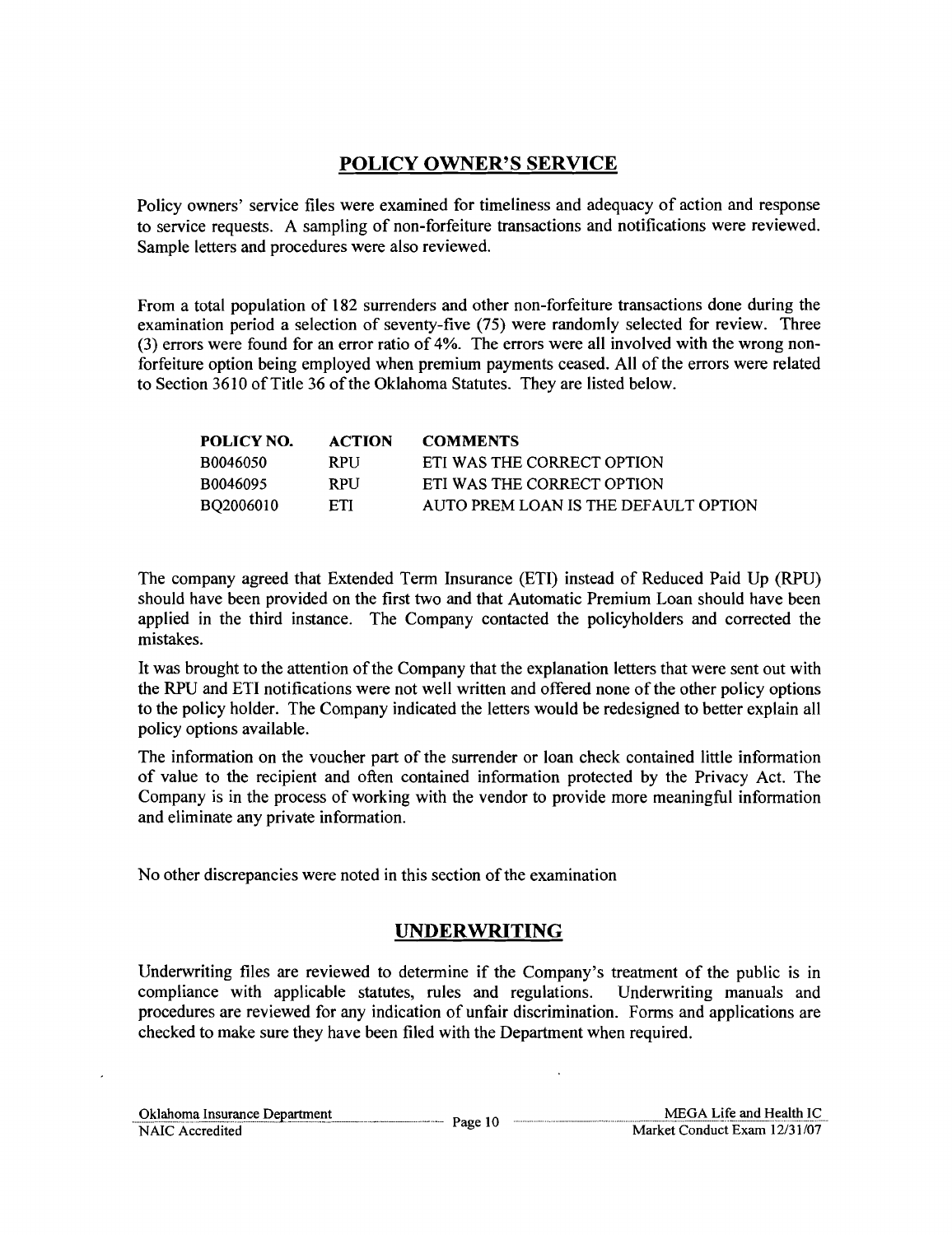$-$  Title 36 O.S. § 6060.3(a)

A. Any health benefit plan, including the State and Education Employees Group Health Insurance plan, that is offered, issued or renewed in this state on or after January 1, 2005, that provides medical and surgical benefits shall provide coverage for routine annual obstetrical/gynecological examinations.

Routine annual obstetrical/gynecological examinations are not covered under the base plan or amendatory endorsement for six (6) plans: 26026 ppo ssmb careone plus, 26026 ppo ssmb care one, 26026 ppo cchbp care one plus, 26026 ppo cchbp care one, 26025 ssmb care one value and 26025 cchbp care one value as required by the above code section.

The Company had filed and received approval for the corrected Amendatory Endorsements before the writing of this report.

No other discrepancies were noted in this section of the examination.

## **CLAIM PRACTICES**

The claims practices were examined for efficiency of handling, accuracy of payment, compliance to Oklahoma Statutes and Regulations, and adherence to contract provisions.

A claim is taken to be a demand for payment by an insured or third party claimant under coverage against the insurer, which claim is:

Paid by the insurer as:

- I. Full recompense
- 2. Partial recompense

Closed without payment by reason of no:

- 1. Relevant coverage
- 2. Liability

The Company has written multiple lines of business in Oklahoma. The table below shows, for the examination period, the population of claims by line of business and the number of files randomly selected for review for this examination. Error ratios will be shown by coverage type, combining paid and denied.

| <b>TYPE</b>                   | <b>POPULATION</b> | <b>SELECTION</b>             |
|-------------------------------|-------------------|------------------------------|
| <b>Health Claims Paid</b>     | 112,905           | 100                          |
| <b>Health Claims Denied</b>   | 79,579            | 100                          |
| Dental Paid                   | 5.335             | 100                          |
| Dental Denied                 | 1.264             | 70                           |
| Oklahoma Insurance Department |                   | MEGA Life and Health IC      |
| NAIC Accredited               | Page 11           | Market Conduct Exam 12/31/07 |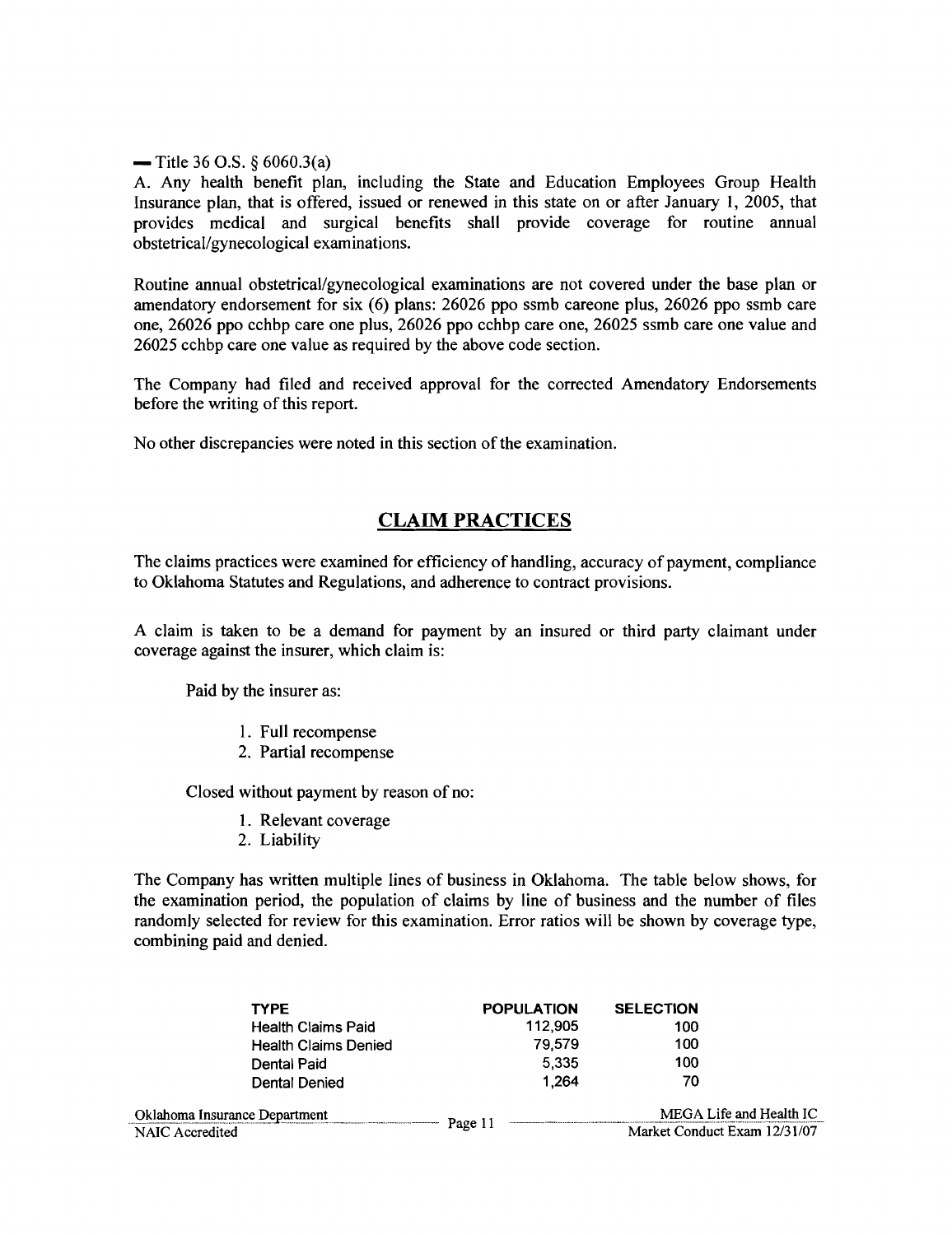| <b>TYPE</b>                     | <b>POPULATION</b> | <b>SELECTION</b> |
|---------------------------------|-------------------|------------------|
| Vision Paid EyeMed              | 6,262             | 100              |
| <b>OKC Credit Disb Paid</b>     | 1,008             | 124              |
| <b>OKC Credit Disb Denied</b>   | 20                | 20               |
| <b>OKC Credit Life Paid</b>     | 199               | 50               |
| <b>OKC Credit Life Denied</b>   | 19                | 19               |
| OKC Life Paid                   | 194               | 100              |
| <b>OKC Life Denied</b>          | 4                 | 4                |
| <b>OKC Accident Only Paid</b>   | 504               | 100              |
| <b>OKC Accident Only Denied</b> | 136               | 47               |
| OKC CA policy                   | 201               | 41               |
|                                 | 207,718           | 975              |

## Life Claim Studies

Two (2) files out of the 104 OKC Life claims reviewed had timeliness errors for an error ratio of 1.9%.

Title 36 O.S. § 4030.1(A) states,

Within ten (l0) days after an insurer receives written notification of the death of a person covered by a policy of life insurance, the insurer shall provide to the claimant the necessary forms to be completed to establish proof of the death of the insured and, if required by the policy, the interest of the claimant. If the policy contains a provision requiring surrender of the policy prior to settlement, the insurer shall include a written statement to that effect with the forms to be completed. Forms to establish proof of death and proof of the interest of the claimant shall be approved by the Insurance Commissioner.

The two (2) claims listed below are violations of the above code in that the proof of loss forms were not mailed out within ten (10) days of receipt of notice.

| <b>POLICY</b><br>NO. | <b>CLAIM</b><br>NO. | <b>NOTICE</b><br>DATE | <b>FORM</b><br><b>MAILED</b> | <b>DAYS</b> |
|----------------------|---------------------|-----------------------|------------------------------|-------------|
| B0002047             | 60995               | 12/12/2006            | 12/26/2006                   | 14          |
| BL0013949            | 60982               | 12/07/2006            | 12/20/2006                   | 13          |

The Company said the person doing that job was new and missed the state deadline.

No other discrepancies were noted in this section of the examination.

## Life Claims Handling

Of the 104 OKC Life Claims reviewed, all files were found to be in error for a 100% error ratio. The above code Section 4030.1 of Title 36 of the Oklahoma Statutes requires the..." Forms to establish proof of death and proof of the interest of the claimant shall be approved by the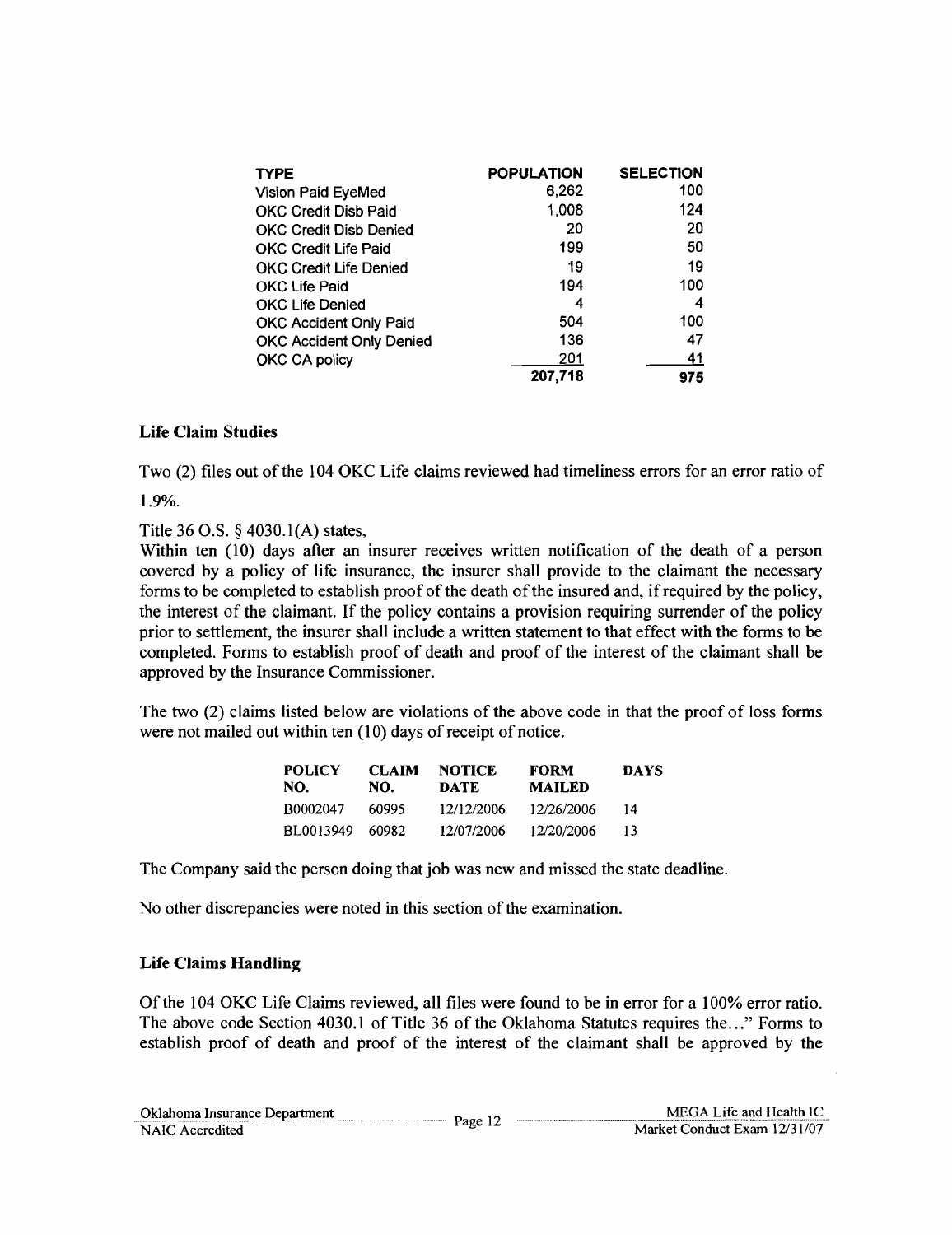Insurance Commissioner." The life claim fonn A355UICI has not been filed with the Commissioner. The Company has indicated that the filing process will be done immediately.

No other discrepancies were noted in this section of the examination.

## **Health Claims Time Studies**

No discrepancies were noted in this section of the examination.

## **Health Claims Mandated Benefits**

During the review of the selected claim files, errors were found in the payment or denial of benefits mandated by Sections 6058 through 6060.4 of Title 36 of the Oklahoma Statutes (Mandates). Investigation showed the errors were systemic and widespread. Further research and extensive interviews with Company personnel indicated that several of the Mandates have been misinterpreted and denied or underpaid by the Company. It appeared that some mammography claims were being paid at the \$75 limit in effect at the time the policy was issued rather than the \$115 limit in effect at the time of claim.

An electronic search was made of the claim database provided by the Company. Selected CPT (procedure) and ICDA (diagnostic) codes were used to identify potential problems. Since the raw numbers of potential mandate violations ran into the thousands, the examiners concentrated<br>on one of the most widely paid mandates. A judgmental example of 920 claims for on one of the most widely paid mandates. mammography expense that were paid for less than the mandated amount or denied altogether was given to the Company for further audit. While the Company showed 679 were paid or denied properly, they did agree 241 were not paid properly and needed to be readjudicated. This resulted in an error ratio of 26.2%. Detailed electronic search by the examiners was hampered by the unavailability of the CPT codes within some claims in the electronic data furnished. Full and proper identification of all mandate violations could not reasonably be accomplished within this examination.

The Company has agreed the Mandated benefits have not always been processed correctly and consistently. The adjustor may have assigned an incorrect "benefit code", the results of which would filter down through any additional rider under which that expense may be considered. The Obstetrical/Gynecological Examination benefit specifically requires that the mandated benefit shall in no way diminish or limit diagnostic benefits otherwise allowable. The Ambulatory Care Rider could provide for some of the expense of the Obstetrical/Gynecological Examination.

The Company, as a result of the discussions with the examiners', has felt it appropriate to begin a significant project of the review and enhancement of mandated benefit processing. The project will include:

- Evaluation and redefinition, where necessary, of the proper procedure for the application of each mandated benefit.
- Review of all mandated benefits in all states back to January 1, 2005 and readjudicate.

| Oklahoma Insurance Department |         | MEGA Life and Health IC      |
|-------------------------------|---------|------------------------------|
| NAIC Accredited               | Page 13 | Market Conduct Exam 12/31/07 |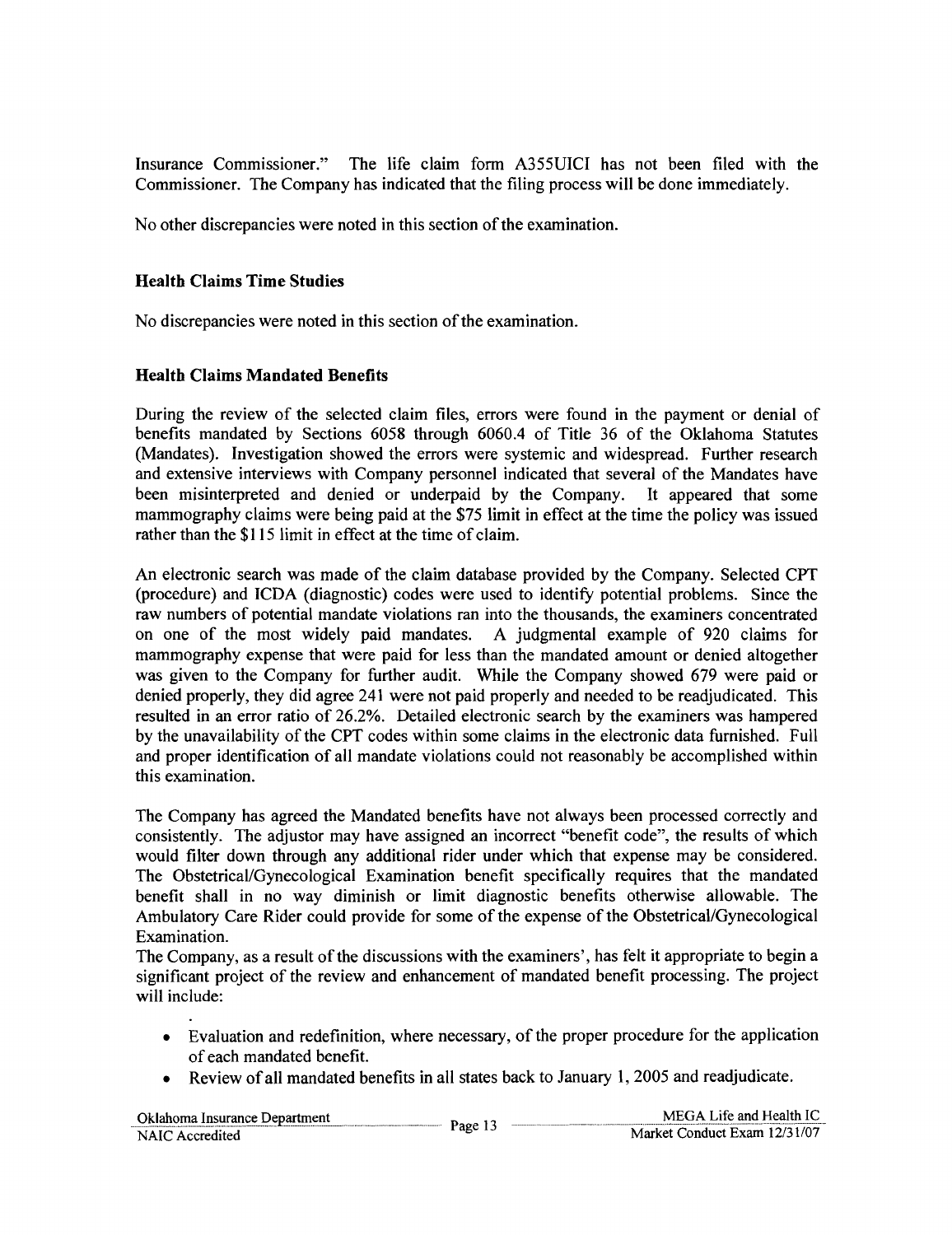• The project will eventually provide for CPT and diagnosis code (as assigned by the provider) as the drivers for benefit determination, removing from the adjuster any subjective assignment of benefit codes.

## **Health Claims Handling**

Within the 200 paid and denied Health claims reviewed, sixty-nine (69) errors were found for an error ratio of 34.5%. The errors are listed below.

 $-$  Title 36 O.S. § 1250.4(C) requires adequate response to communication from a claimant. Title 36 O.S. § 1250.5(1) requires disclosure of benefits, coverages, or other provisions of any insurance policy or insurance contract when such benefits, coverages or other provisions are pertinent to a claim.

The following twenty-two (22) claims had co-insurance deducted from proceeds, but the EOBs did not include any narrative or code explaining this to the payee or insured.

| IL0970501 | IJ8730901 | GU0426701 |
|-----------|-----------|-----------|
| EZ8919801 | IP1855301 | IX4436301 |
| HE8610501 | IK4146901 | HJ3013301 |
| FD2774101 | HF7007601 | FE7725701 |
| HU5512201 | GV8479401 | HC1836601 |
| IE8893101 | HO6502601 | GY1929601 |
| GM9257401 | IY8103601 | HY9040801 |
|           | HA4455201 |           |

- Additionally, the following forty-two (42) claims payment Explanation of Benefits (EOB) lacked sufficient information to identify what provision(s) of the base certificate or rider(s) were applied to calculate benefits. The information provided did not allow the reader to reconcile the calculation of the deductible amounts shown. Remark codes used on benefit maximums ask the reader to refer to the schedule of benefits page of the certificate for further information.

| <b>PAID DATE</b> | <b>BASE CLAIM NUMBERS</b> | <b>COMMENTS</b>            |
|------------------|---------------------------|----------------------------|
| 03/01/2006       | GF8306701                 | can't reconcile deductible |
| 06/01/2006       | GP9000601                 | can't reconcile deductible |
| 04/22/2005       | EY2356701, EY2356801      | can't reconcile deductible |
| 03/23/2005       | EU5560101                 | can't reconcile deductible |
| 05/20/2005       | FA4021801                 | can't reconcile deductible |
| 04/04/2007       | HX9536401                 | can't reconcile deductible |
| 10/16/2007       | HK6622001, IU6801701      | can't reconcile deductible |
| 03/25/2005       | ET5535201                 | can't reconcile deductible |
| 05/23/2005       | FB3484101                 | can't reconcile deductible |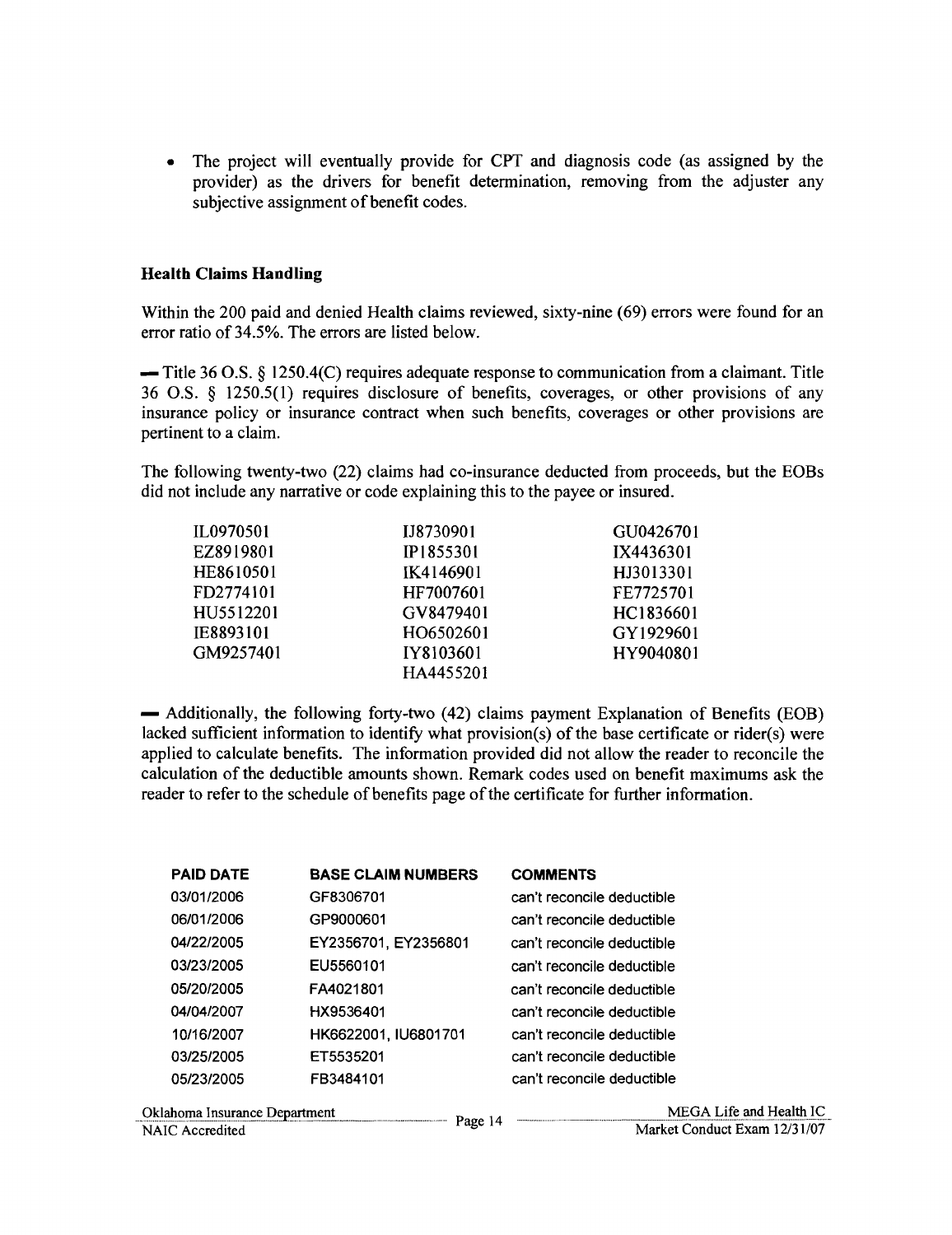| <b>PAID DATE</b> | <b>BASE CLAIM NUMBERS</b> | <b>COMMENTS</b>                               |
|------------------|---------------------------|-----------------------------------------------|
| 04/29/2005       | EN6507901                 | can't reconcile deductible                    |
| 05/10/2005       | FA2609701                 | can't reconcile deductible                    |
| 02/13/2007       | HQ5662001                 | can't reconcile deductible; refer to schedule |
| 08/22/2007       | IL4720701                 | can't reconcile deductible; refer to schedule |
| 12/16/2005       | FY2252501                 | refer to exclusions & limitations             |
| 11/05/2007       | IW5411101                 | refer to rider; refer to schedule             |
| 01/30/2006       | GB5216201                 | refer to schedule                             |
| 03/17/2007       | HV2982301                 | refer to schedule                             |
| 04/24/2006       | GM3924501                 | refer to schedule                             |
| 11/14/2007       | IC6830401, IY3780901      | refer to schedule                             |
| 05/12/2006       | GN1856501                 | refer to schedule                             |
| 07/23/2007       | IK4074101, IK4074201      | refer to schedule                             |
| 06/13/2006       | GR2144401                 | refer to schedule                             |
| 02/14/2007       | HR3734901                 | refer to schedule                             |
| 09/21/2007       | IR4716301                 | refer to schedule                             |
| 04/18/2006       | GL3026201                 | refer to schedule                             |
| 01/11/2007       | HN8185601                 | refer to schedule                             |
| 08/31/2007       | 109372601                 | refer to schedule                             |
| 12/20/2007       | JB9018501, JB9018601      | refer to schedule                             |
| 08/24/2006       | GY0532101                 | refer to schedule                             |
| 11/27/2006       | HH8891201                 | refer to schedule                             |
| 09/08/2006       | GT7420401, HB4580801      | refer to schedule                             |
| 03/02/2007       | HS8798601                 | refer to schedule                             |
| 08/21/2007       | II9628101                 | refer to schedule                             |
| 03/29/2007       | HW9159101                 | refer to schedule                             |
| 08/14/2007       | IM2830501                 | refer to schedule                             |
| 12/19/2006       | HL2516801                 | refer to schedule                             |
| 04/17/2006       | GL0582301                 | refer to schedule                             |
| 12/09/2005       | FY0819001                 | refer to schedule                             |
| 01/04/2007       | HN2522901                 | refer to schedule                             |
| 11/22/2006       | HH6340301                 | refer to schedule                             |
| 03/24/2006       | GJ2776001                 | refer to schedule                             |
| 08/28/2006       | GY6758001                 | refer to schedule                             |

- Five (5) claims for routine obstetrical/gynecological examinations were incorrectly denied in violation of Section 6060.3(a) of Title 36 of the Oklahoma Statutes. The claims and processing dates are listed below: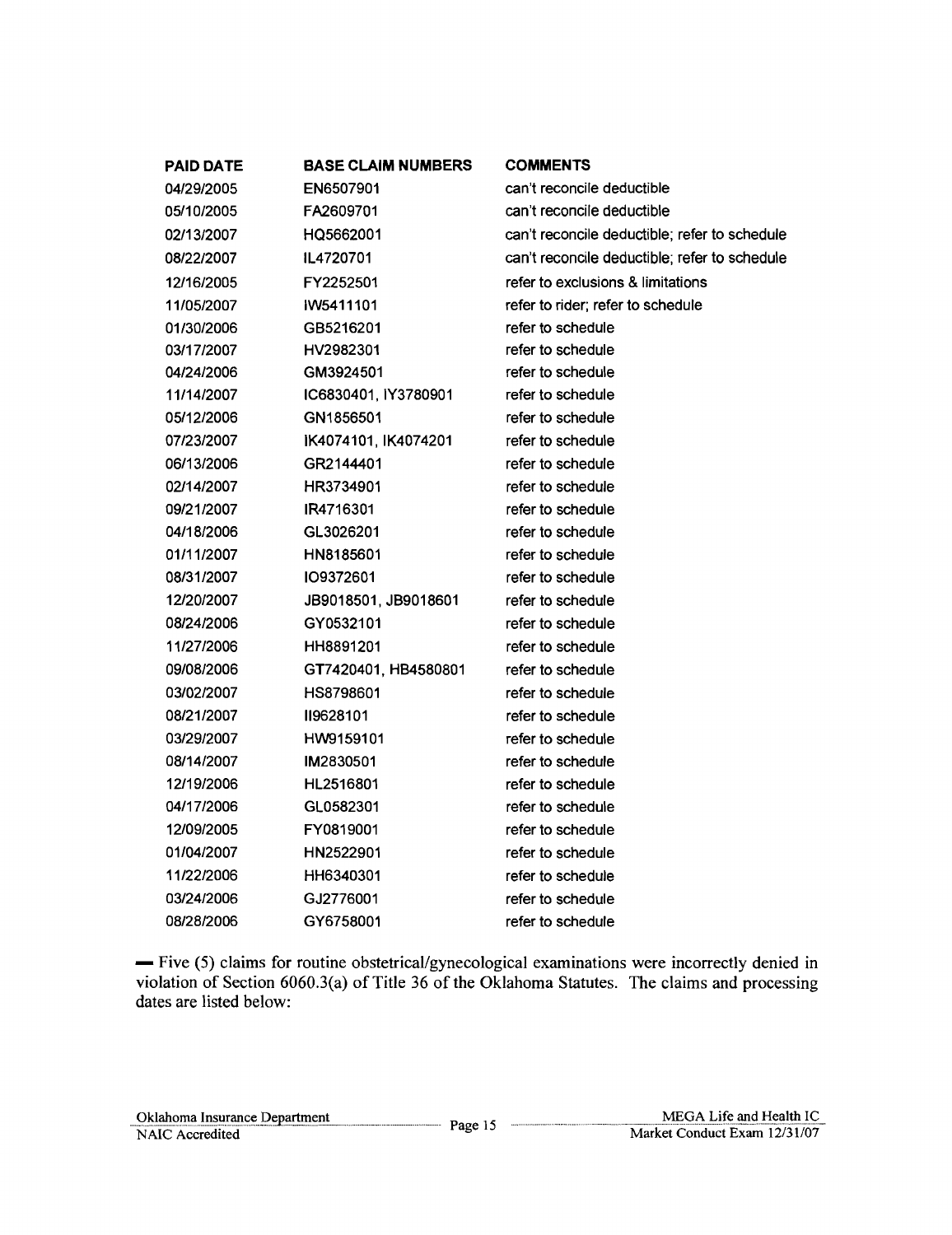| <b>Process Date</b> | Claim No  |
|---------------------|-----------|
| 10/28/05            | FT1856001 |
| 09/13/05            | FN8089701 |
| 05/23/05            | FB3267101 |
| 09/20/07            | IQ7715701 |
| 04/05/06            | GJ8569201 |

#### Credit Disability Claims

Of the 144 paid and denied Credit Disability claims two (2) errors were found for an error ratio of 1.4%. The errors are shown below.

 $-$  Title 36 O.S. §1250.4(C) requires and adequate response to communication from a claimant. The claims listed below, both processed by Life Assurance Co., Inc.(LAC), failed to identify the actual dates of the thirty (30) day elimination period imposed by the certificate in either the acknowledgment letter or the benefit check.

| <b>Policy No</b> | Claim No | <b>Process Date</b> |
|------------------|----------|---------------------|
| 205316           | 00013364 | 08/08/06            |
| 205390           | 00013586 | 07/11/07            |

During the examination, it was determined the claim on policy number 205390 was underpaid by \$442.16. The policy, issued through LAC, had no indication as to the waiting period and whether it was an elimination or retroactive period. The Company has requested LAC to review all records and determine if other contracts need to be corrected.

## Vision Claims

Of the 100 Vision claims handled by EyeMed nine (9) errors were found for an error ratio of 9%. The errors are listed below.

 $-$  Title 36 O.S. § 1250.4(A) requires that claim records be maintained in such detail that pertinent events and the dates of such events can be reconstructed. The EOBs were missing on the files listed below. EyeMed said that when the providers were no longer on the system the EOBs were not available. The files are listed below.

| <b>CLAIM NO.</b>              | <b>BILL DATE</b> | <b>BILL AMOUNT</b>           |
|-------------------------------|------------------|------------------------------|
| 50744174224                   | 08/09/05         | \$0.00                       |
| 50744183681                   | 08/09/05         | \$0.00                       |
| 50744184651                   | 08/09/05         | \$32.00                      |
| 50744232969                   | 08/09/05         | \$0.00                       |
| 50744232978                   | 08/09/05         | \$0.00                       |
| 50744268662                   | 08/09/05         | \$0.00                       |
| 50744330847                   | 08/25/05         | \$32.00                      |
| 50747931270                   | 12/08/05         | \$36.00                      |
| 88883825460                   | 04/11/07         | \$30.00                      |
| Oklahoma Insurance Department |                  | MEGA Life and Health IC      |
| NAIC Accredited               | Page 16          | Market Conduct Exam 12/31/07 |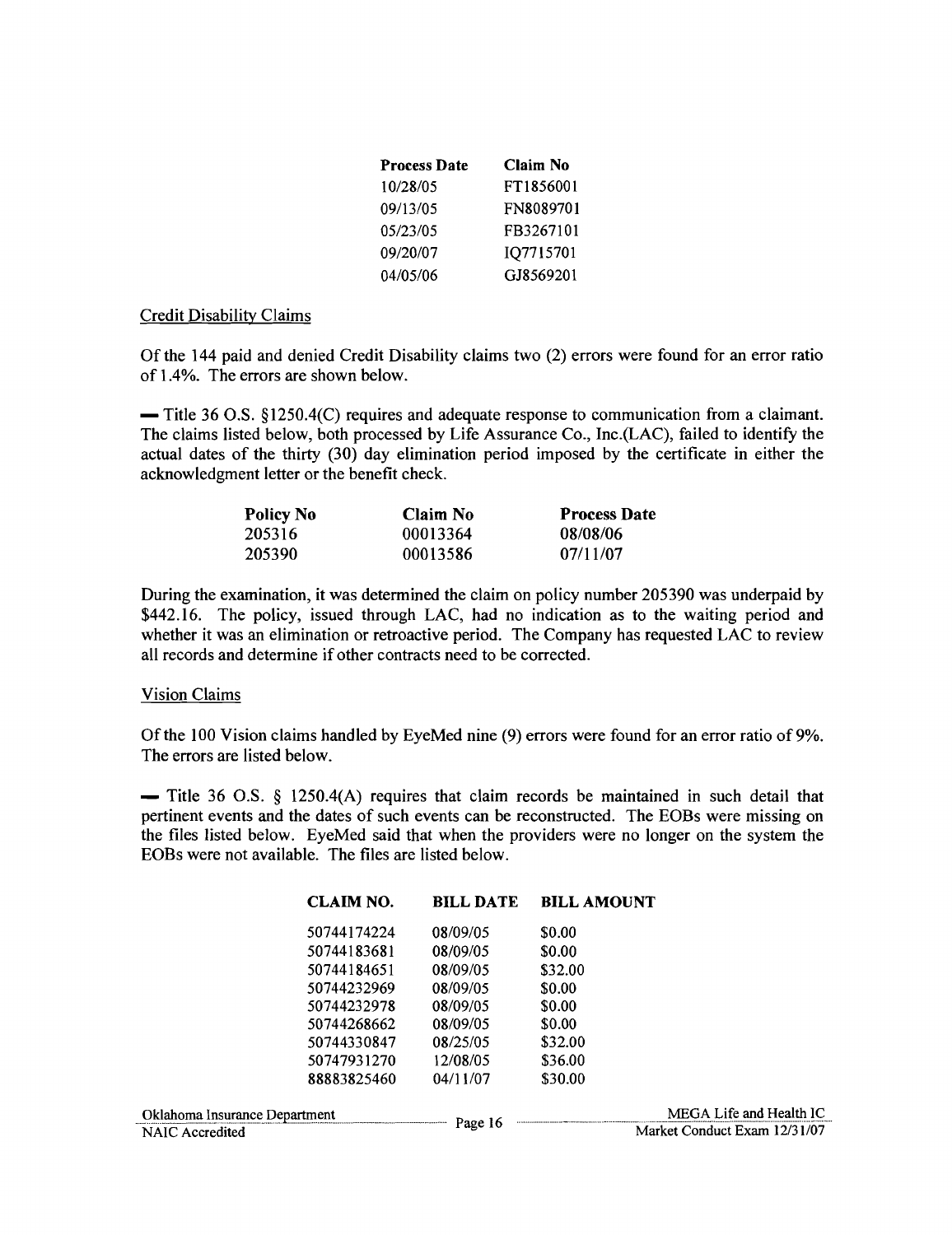## Dental Claims

- From a population of 6,599 paid and denied Dental Claims, 170 randomly selected files were reviewed. Two (2) files were not paid according to contract for an error ratio of 1.2%.

Claim number IF5167701 was denied in error because the previously prophylaxis was not done more that six (6) months prior to the date of service on the claim. The claim was readjudicated with a payment of \$29.11 including interest.

Claim number HF8610401 was denied in error because the contract did not provide for a waiting period for class I preventative services that were rendered. The claim was readjudicated with a payment of \$47.64 including interest.

When the above claims were pointed out, the Company not only corrected those files, but reviewed and found eight (8) additional claims, not within the sampling, that required readjudication and paid an additional \$563.84 including interest.

No other discrepancies were noted in this section of the examination.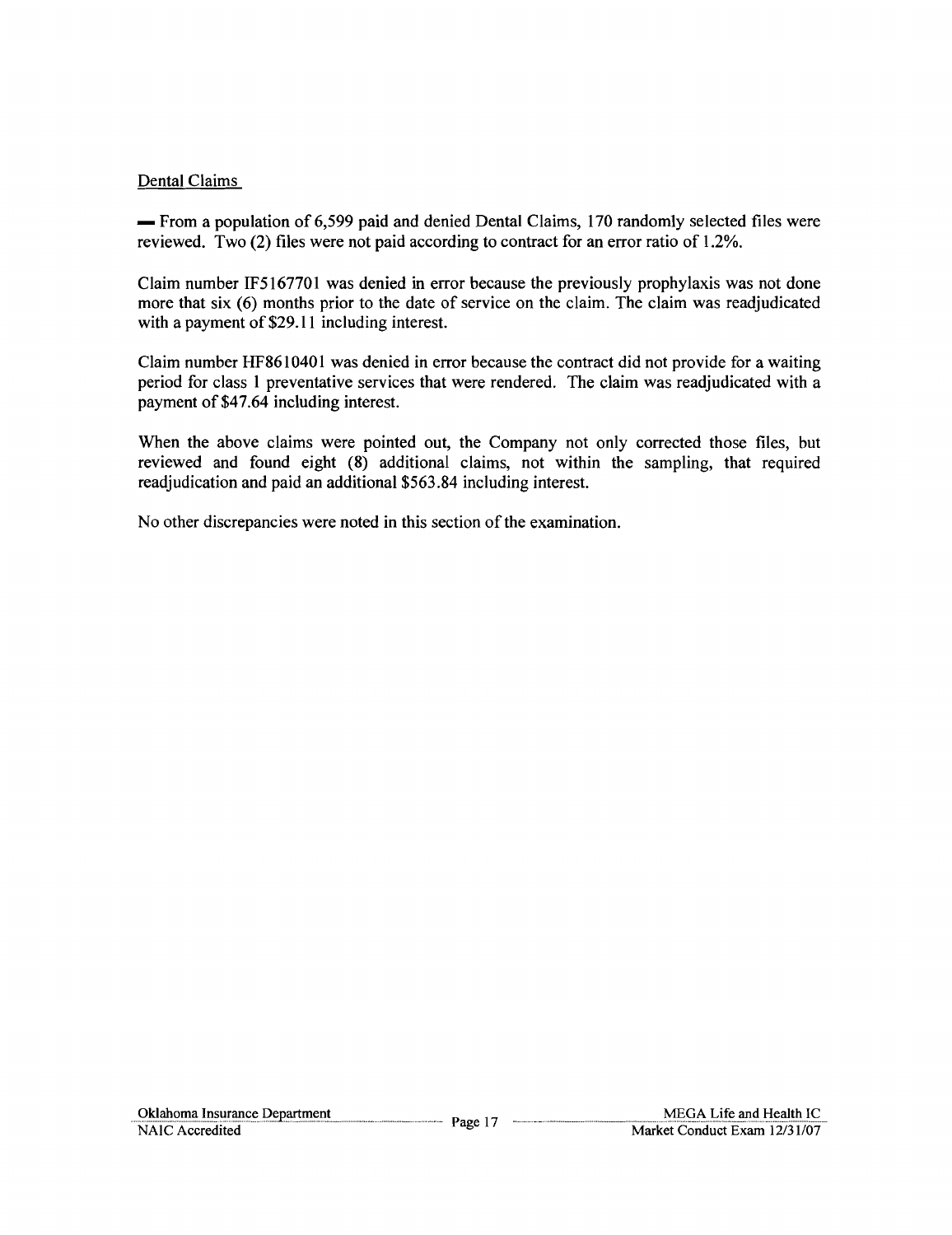## **SUMMARY**

## **Comments** Page(s)

## CONSUMER COMPLAINTS

#### Complaint Time Studies

Fifteen (15) inquiries were not responded to within the time allowed 4-6 by Title 36 O.S. § 1250.4 (B) and (C), which resulted in an error ratio of 10.6%

## MARKETING AND SALES

#### Advertising

Thirty-four (34) items were submitted for review. Fourteen (14) errors were noted for an error ratio of 41%.

| Twelve (12) violations of Code § 365:10-3-4, 365:10-3-5(a) and<br>365:10-3-6(C) as above. Regarding "24 hour coverage on or off the job."                 |         |
|-----------------------------------------------------------------------------------------------------------------------------------------------------------|---------|
| One (1) violation of Okla. Admin. Code $\S 365:10-3-5$ regarding statements<br>made by the association group about the insurance company.                 | $7 - 8$ |
| One (1) violation of Okla. Admin. Code $\S 365:10-3-5$ in a presentation<br>script for agents that made statements that would tend to mislead or deceive. |         |
| <b>PRODUCER LICENSING</b>                                                                                                                                 |         |

# Twenty-Five (25) licensing files showed violations of Section 1435.16 of 9

Title 36 of the Oklahoma Statutes that requires timely notification of termination of appointment. These violations resulted in an error ratio of 86.2%.

## POLICY OWNER'S SERVICE

There were three (3) errors where the wrong non-forfeiture option was employed when premium payment ceased as required by Section 3610 of Title 36 of the Oklahoma Statutes. This resulted in a 4% error ratio. 10

| Oklahoma Insurance Department |         | MEGA Life and Health IC      |
|-------------------------------|---------|------------------------------|
| NAIC Accredited               | Page 18 | Market Conduct Exam 12/31/07 |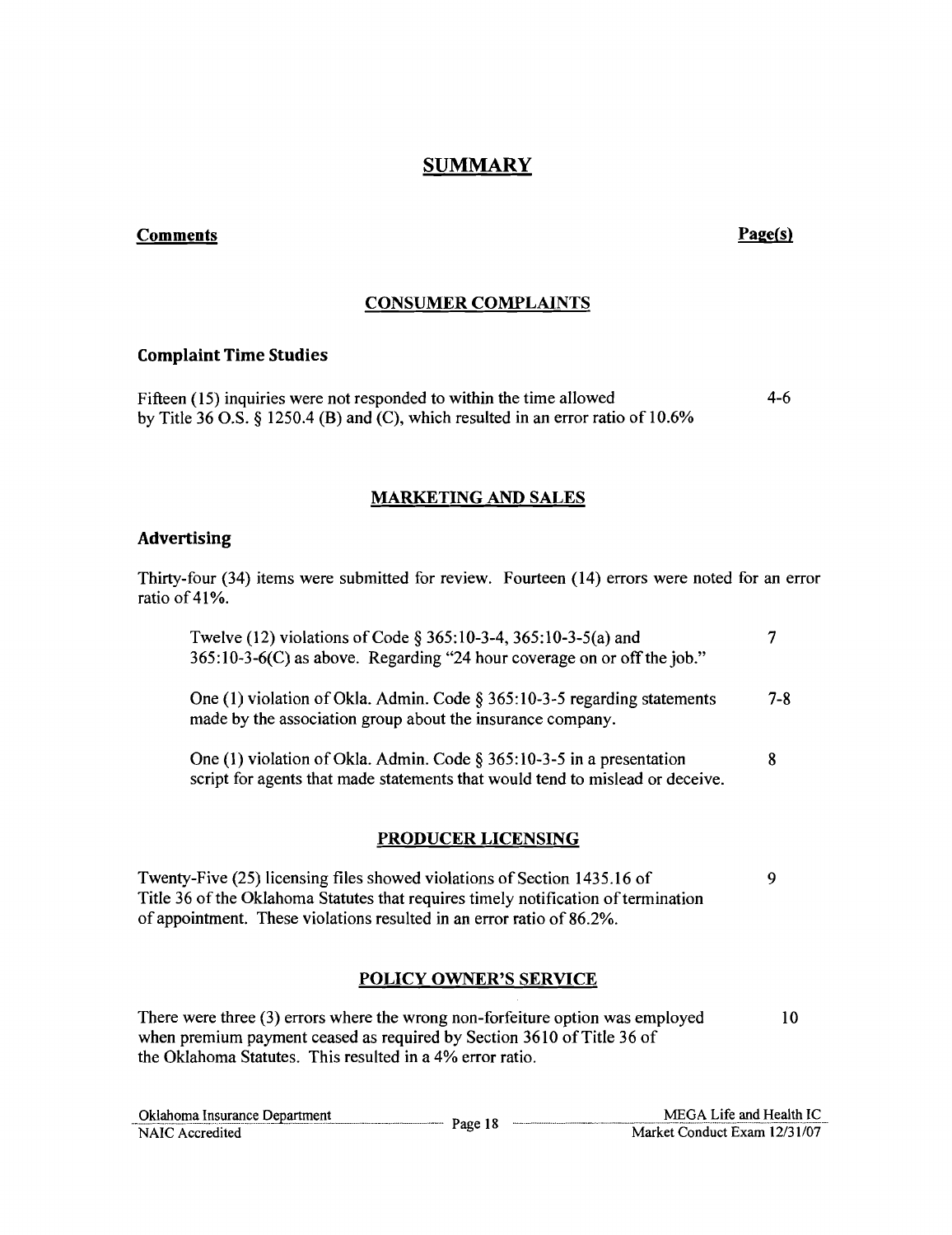## UNDERWRITING

Six (6) policy forms and their amendatory endorsements did not provide the mandated coverage for obstetrical/gynecological examinations as required by Section 6060.3(a) of Title 36 of the Oklahoma Statutes. 10-11

## CLAIM PRACTICES

## Life Claim Time Studies

Two (2) life claims did not have the proof of loss forms released within ten (10) days after receiving notice as required by Title 36 O.S. § 4030(1). 12

## Health Claims Mandated Benefits

A judgmental example of920 claims for mammography expense that were paid for less than the mandated amount or denied altogether was given to the Company for further audit. While the Company showed 679 were paid or denied properly, they did agree 241 were not paid properly and needed to be readjudicated. This resulted in an error ratio of 26.2%. 13-14

## Life Claim Handling

There was a 100% error ratio of the 104 life claim files because none of the forms to establish proof of death had been approved as required by Title 36 O.S. § 4030(1). This is an error ratio of 1.9%. 12-13

## Health Claims Handling

Title 36 O.S. §1250.4(C) requires and adequate response to communication from a claimant. Title 36 O.S. §1250.5(1) requires disclosure of benefits, coverages, or other provisions of any insurance policy or insurance contract when such benefits, coverages or other provisions are pertinent to a claim. See next two (2) items. The review of the health claims revealed sixty-nine (69) errors for an error ratio of 35.5% 14

| Twenty-two (22) claims had errors in the EOBs for failure to show how |  |
|-----------------------------------------------------------------------|--|
| co-insurance was applied to the claim.                                |  |

| Oklahoma Insurance Department |         | MEGA Life and Health IC      |
|-------------------------------|---------|------------------------------|
| NAIC Accredited               | Page 19 | Market Conduct Exam 12/31/07 |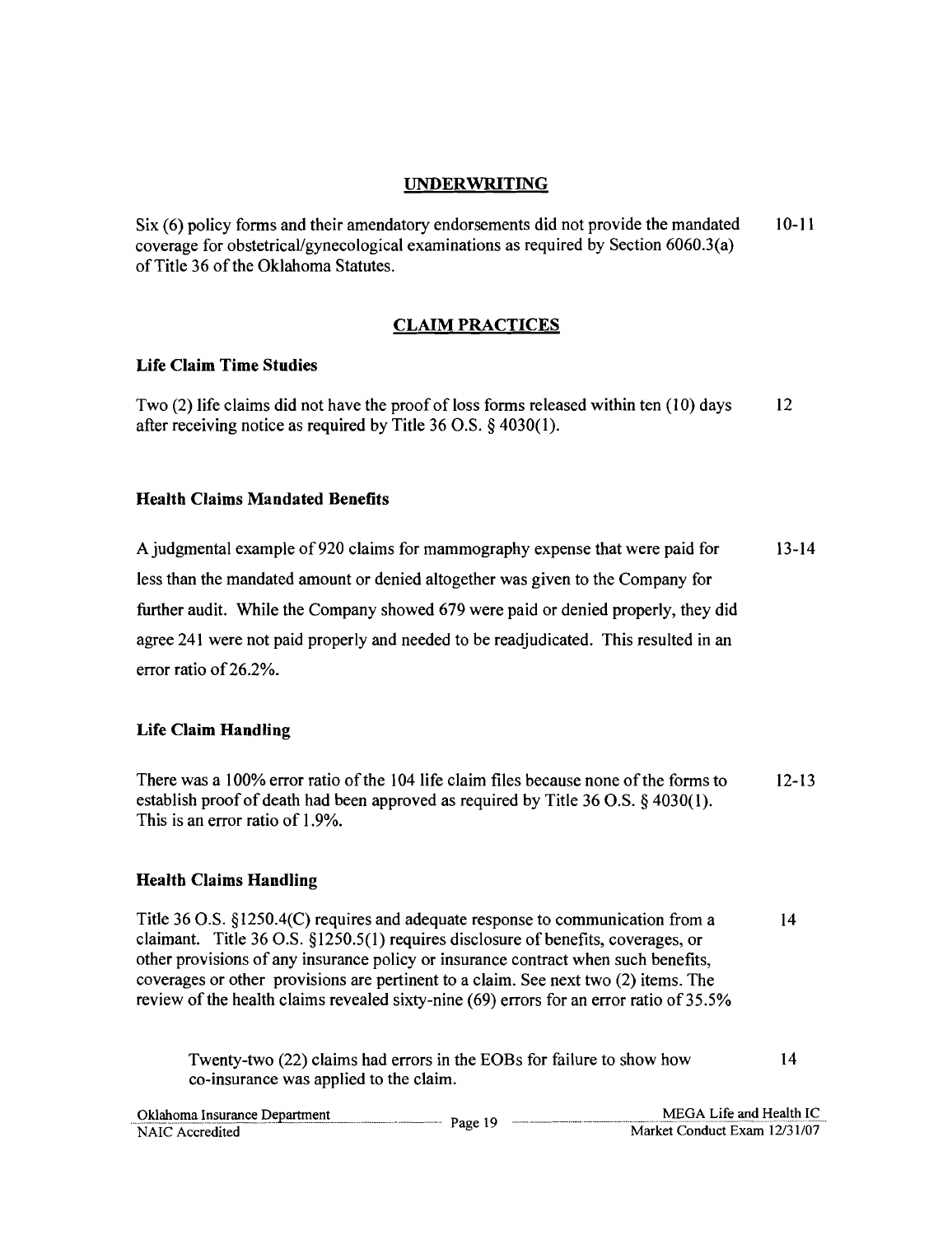| Forty-two (42) claims had errors in the EOBs for failure to show how deductible 14-15<br>amounts were applied.                                                                                                                 |    |
|--------------------------------------------------------------------------------------------------------------------------------------------------------------------------------------------------------------------------------|----|
| Five $(5)$ claims were not paid according to the mandate in Title 36 O.S.<br>§6060.3(a) regarding obstetrical/gynecological examinations.                                                                                      | 15 |
| Two (2) credit disability claims had inadequate EOBs regarding how benefits were<br>determined in violation of Title 36 O.S. $\S$ 1250.4 C. One (1) of these files was also<br>underpaid. This produces an error ratio of 1.4% | 16 |
| Nine (9) EyeMed claims were incomplete in violation of Title 36 O.S. § 1250(4).<br>This is an error ratio of 9%.                                                                                                               | 16 |
| Two (2) Dental claims were not paid in accordance with contract provisions.                                                                                                                                                    | 17 |

 $\sim$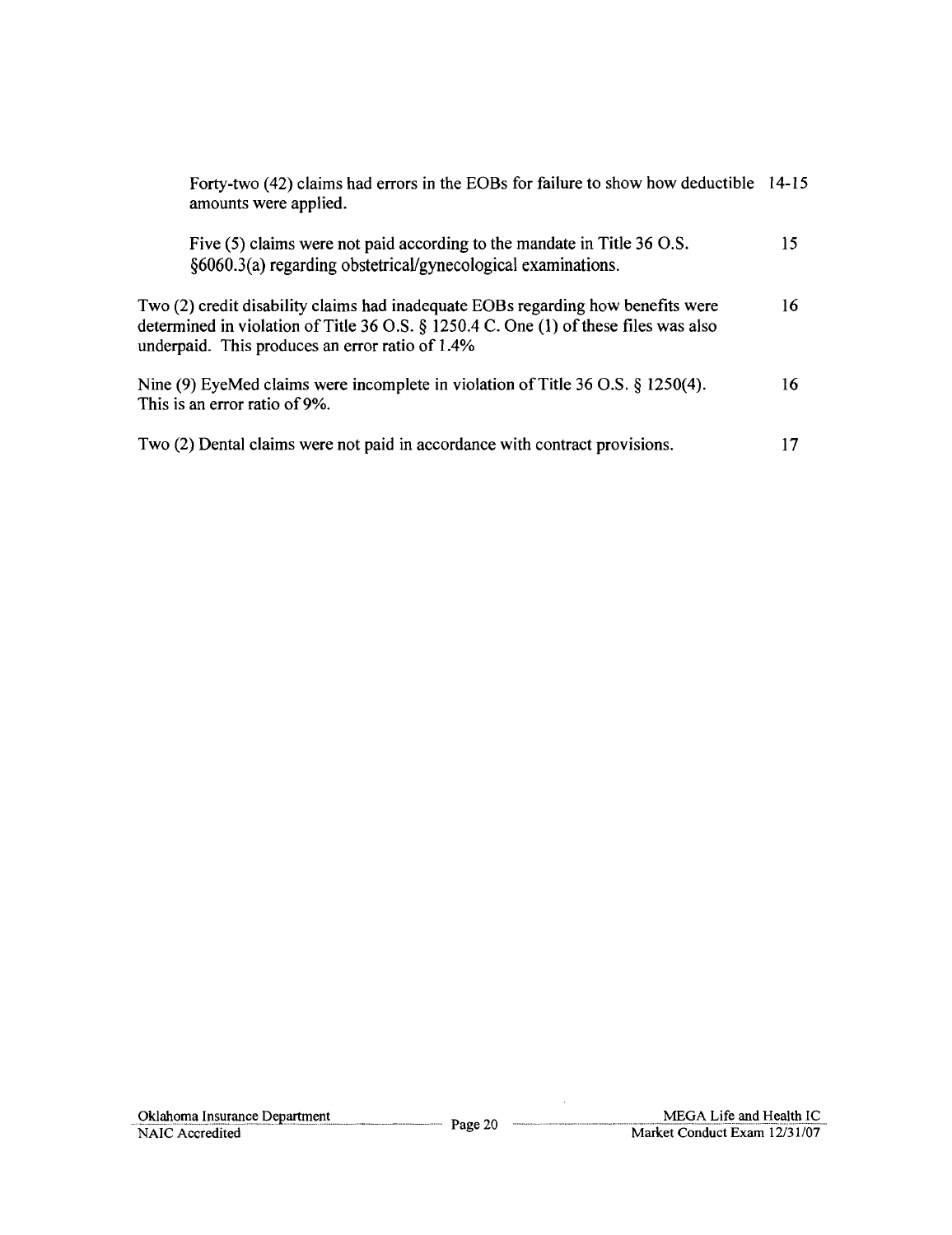## **CONCLUSION**

The market conduct examination report on The MEGA Life and Health Insurance Company is respectfully submitted to the Honorable Kim Holland, Insurance Commissioner of the State of Oklahoma.

Participation and assistance by Boyd A. (Tony) Higgins FLML CLU, ALHC, CIE, independent market conduct examiner, is gratefully acknowledged.

This examiner wishes to express his appreciation for the courteous cooperation and assistance given by the officers and employees of the Company during the course of this examination.

Sincerely,

Charles R. Pickett, MCM, CLU, ChFC, FLMI, CIE Examiner-In-Charge, State of Oklahoma Midwestern Zone III, NAIC